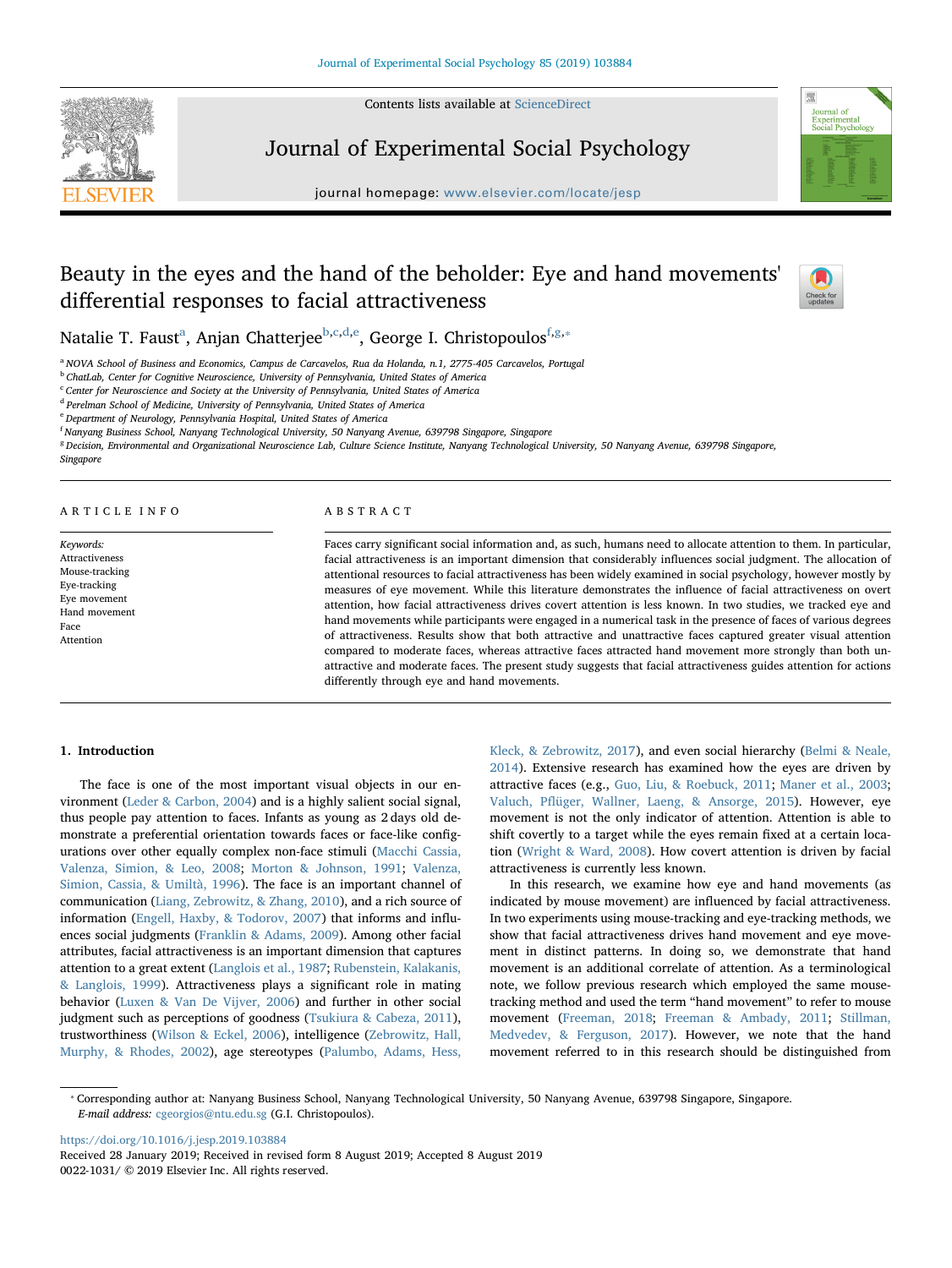other forms of hand movement such as grasping and reaching. These actions are different from mouse movement in many aspects, one of which is that hand movements such as grasping and reaching potentially involve greater social signalling, as these actions explicitly demonstrate intentions of an agent.

In the following sections, we first differentiate the two types of attention, namely overt and covert attention. We then discuss the role of hand movement and eye movement in overt and covert attention, followed by how attention is influenced by facial attractiveness. Subsequently, we state our prediction regarding the differential mechanisms that facial attractiveness influences hand and eye movements.

# 2. Overt and covert attention

In the visual environment, directed eye movement, known as saccades, bring the fovea to objects of interest [\(Beauchamp, Petit, Ellmore,](#page-8-5) [Ingeholm, & Haxby, 2001](#page-8-5); [Belopolsky & Theeuwes, 2009](#page-8-6)). These objects are brought into the center of gaze through an active, overt visual selection process [\(Findlay & Gilchrist, 2003\)](#page-8-7). On the other hand, it has been long known that humans are able to also examine a target away from the point of gaze by allocating spatial attention towards that target ([James, 1890](#page-9-15)), and they can do so without shifting gaze [\(Belopolsky &](#page-8-6) [Theeuwes, 2009](#page-8-6)). Shifts in spatial attention can occur overtly with the eyes shifting, or covertly with the eyes remaining fixated [\(Wright &](#page-10-1) [Ward, 2008\)](#page-10-1). Similar to overt attentional shifts, covert attentional shifts result in enhanced processing to the attended location, which can be measured at behavioral and neural levels [\(Mangun et al., 2001](#page-9-16); [Posner,](#page-9-17) [1980\)](#page-9-17). The two processes, overt and covert attention, are distinct aspects of attention (Schofi[eld, Johnson, Inho](#page-9-18)ff, & Coles, 2012). Thus, understanding the relationship between them is important for understanding the function and mechanisms of spatial attention [\(Awh,](#page-8-8) [Armstrong, & Moore, 2006;](#page-8-8) [Belopolsky & Theeuwes, 2009](#page-8-6)).

While overt and covert shifts of spatial attention both involve activity in oculomotor control areas, a distinction between the two is that overt shifts of attention take place with saccadic eye movement, whereas covert shifts of attention are not accompanied by overt eye movement. This difference has a neural correlate, such that less activity was observed in the visuospatial network during covert shifts compared to overt shifts [\(Beauchamp et al., 2001\)](#page-8-5). Thus, covert shifts of attention are thought of as consisting of a shift in spatial attention alone, whereas overt shifts of attention, also expressed as saccades, consist of a shift in spatial attention and a shift in eye position ([Beauchamp et al., 2001](#page-8-5)). Neurophysiological studies show that visuomotor neurons (i.e., neurons that seem to represent a common shift plan, not yet committed to one or the other form of shifting spatial attention) follow the movements of attention, whereas other neurons (pure motor neurons, which are committed to the overt form of shifting attention) either are not modulated or are even inhibited during shifts of covert attention ([Ignashchenkova, Dicke, Haarmeier, & Thier, 2004](#page-9-19); [Juan, Shorter-](#page-9-20)[Jacobi, & Schall, 2004;](#page-9-20) [Thompson, Biscoe, & Sato, 2005\)](#page-9-21).

On the one hand, there is evidence supporting an interdependent relationship between covert and overt attentional orienting. The premotor theory of attention holds that both might be based on a common shift plan [\(Craighero, Fadiga, Rizzolatti, & Umiltà, 1999;](#page-8-9) [Rizzolatti,](#page-9-22) [Riggio, Dascola, & Umiltá, 1987\)](#page-9-22). The ability to make eye movement can affect covert attention ([Craighero, Nascimben, & Fadiga, 2004](#page-8-10); [Smith, Rorden, & Jackson, 2004\)](#page-9-23). Further, saccades and covert shifts of attention can be subserved by similar neural mechanisms [\(Rizzolatti](#page-9-22) [et al., 1987\)](#page-9-22). Other neurophysiological studies in monkeys further demonstrate the close link between the two systems [\(Cavanaugh & Wurtz,](#page-8-11) [2004;](#page-8-11) [Moore & Fallah, 2004;](#page-9-24) [Muller, Philiastides, & Newsome, 2005\)](#page-9-25).

# 3. The role of hand and eye movements in overt and covert attention

Many studies that examine attention to faces, both in infants and

adults, rely on eye movement [\(Amso, Haas, & Markant, 2014;](#page-8-12) [Frank,](#page-8-13) [Vul, & Johnson, 2009;](#page-8-13) [Giorgio, Turati, Altoe, & Simion, 2012;](#page-9-26) [Riby &](#page-9-27) [Hancock, 2009;](#page-9-27) [Theeuwes & Stigchel, 2006](#page-9-28)). Similarly, in the study of facial attractiveness, eye tracking methods have been employed to investigate a wide range of topics; for instance, selective processing biases for attractive faces (e.g., [Maner et al., 2003\)](#page-9-12), women's judgment and preference for facial masculinity/femininity in men [\(Burriss,](#page-8-14) [Marcinkowska, & Lyons, 2014](#page-8-14); [Lyons, Marcinkowska, Moisey, Burriss,](#page-9-29) [& Harrison, 2016](#page-9-29)), preferences for sexual dimorphism on attractiveness levels [\(Yang, Chen, Hu, Zheng, & Wang, 2015\)](#page-10-2), individual differences in attention to attractive faces ([Valuch et al., 2015](#page-9-13)), infants' visual preferences for facial traits associated with adult attractiveness judgment (Griff[ey & Little, 2014\)](#page-9-30), and how judgment of age and attractiveness interacts [\(Kwart, Foulsham, & Kingstone, 2012\)](#page-9-31). An exception is by [Sui](#page-9-32) [and Liu \(2009\),](#page-9-32) who used a reaction time paradigm to examine the effect of facial attractiveness on covert attention. They show that the presentation of attractive faces outside foveal vision can capture attention and automatically competes with an ongoing cognitive task for spatial attention.

While eye-tracking enables a dynamic measurement of overt visual attention, it does not measure covert attention (Schofi[eld et al., 2012](#page-9-18)). Research that infers attention from reaction-time latency scores, and neurophysiological methods, may be better at capturing covert attentional shifts (Schofi[eld et al., 2012\)](#page-9-18). We propose that an additional measure of covert attention is hand movement. As we noted previously, a type of hand movement, also the one referred to in the present research, is indicated by mouse movement. The dynamic, non-ballistic, and continuous nature of computer mouse trajectories [\(Farmer, Cargill,](#page-8-15) [Hindy, Dale, & Spivey, 2007\)](#page-8-15) can potentially reveal patterns of covert attention that otherwise are not shown by looking at eye movement alone. Prior research shows that whereas saccadic eye movement is ballistic and straight, hand movement regularly involves a curvature ([Goodale, Pélisson, & Prablanc, 1986](#page-9-33); [Tipper, Howard, & Jackson,](#page-9-34) [1997\)](#page-9-34), and can thereby reveal continuous spatial attraction effects that might not be detected with other methods [\(Spivey, 2007](#page-9-35)). Moreover, there is some evidence that the programming of hand movement can be influenced by attended information on the visual field, which is independent of eye movement [\(Castiello, 1999](#page-8-16)).

Having said that, as eye movement usually precedes hand movement, it provides a more immediate index of cognitive processes than hand movement [\(Spivey, 2007\)](#page-9-35) and offers an early glimpse into the micro-decisions in motor output ([Dale, Kehoe, & Spivey, 2007](#page-8-17)). Thus, [Spivey \(2007\)](#page-9-35) suggests that computer mouse trajectories are best seen not as a substitute for other methods but as an important complementary index in uncovering the continuous flow from mental to motor behavior, which can indicate the effects of covert attention.

### 4. Attention to facial attractiveness

Attractiveness, and facial attractiveness in particular, plays an important role in human life. Psychological research demonstrates an 'attractiveness halo' effect, whereby people with more attractive faces are judged more positively on a number of dimensions. For example, attractive people are thought to be trustworthy, competent, and are judged less severely when committing offenses ([Desantts & Kayson,](#page-8-18) [1997;](#page-8-18) Etcoff[, 1999\)](#page-8-19). Attractiveness was shown to be even more important than trustworthiness in online markets where people are judged based on their profile photos [\(Jaeger, Sleegers, Evans, Stel, & Beest,](#page-9-36) [2018\)](#page-9-36). These pervasive responses to beauty are thought to be innate ([Langlois, Ritter, Roggman, & Vaughn, 1991](#page-9-37)) and shaped by evolutionary history [\(Gallup & Frederick, 2010](#page-8-20); [Grammer, Fink, Møller, &](#page-9-38) [Thornhill, 2003;](#page-9-38) [Rhodes, 2006\)](#page-9-39). Past research (e.g., [Langlois et al.,](#page-9-5) [1987;](#page-9-5) [Rubenstein et al., 1999\)](#page-9-6) found that babies as young as 1 month looked at attractive faces for a longer time than unattractive faces, which the authors interpreted as infants' preferences for attractive faces. The behavioral effects of beauty have accompanying neural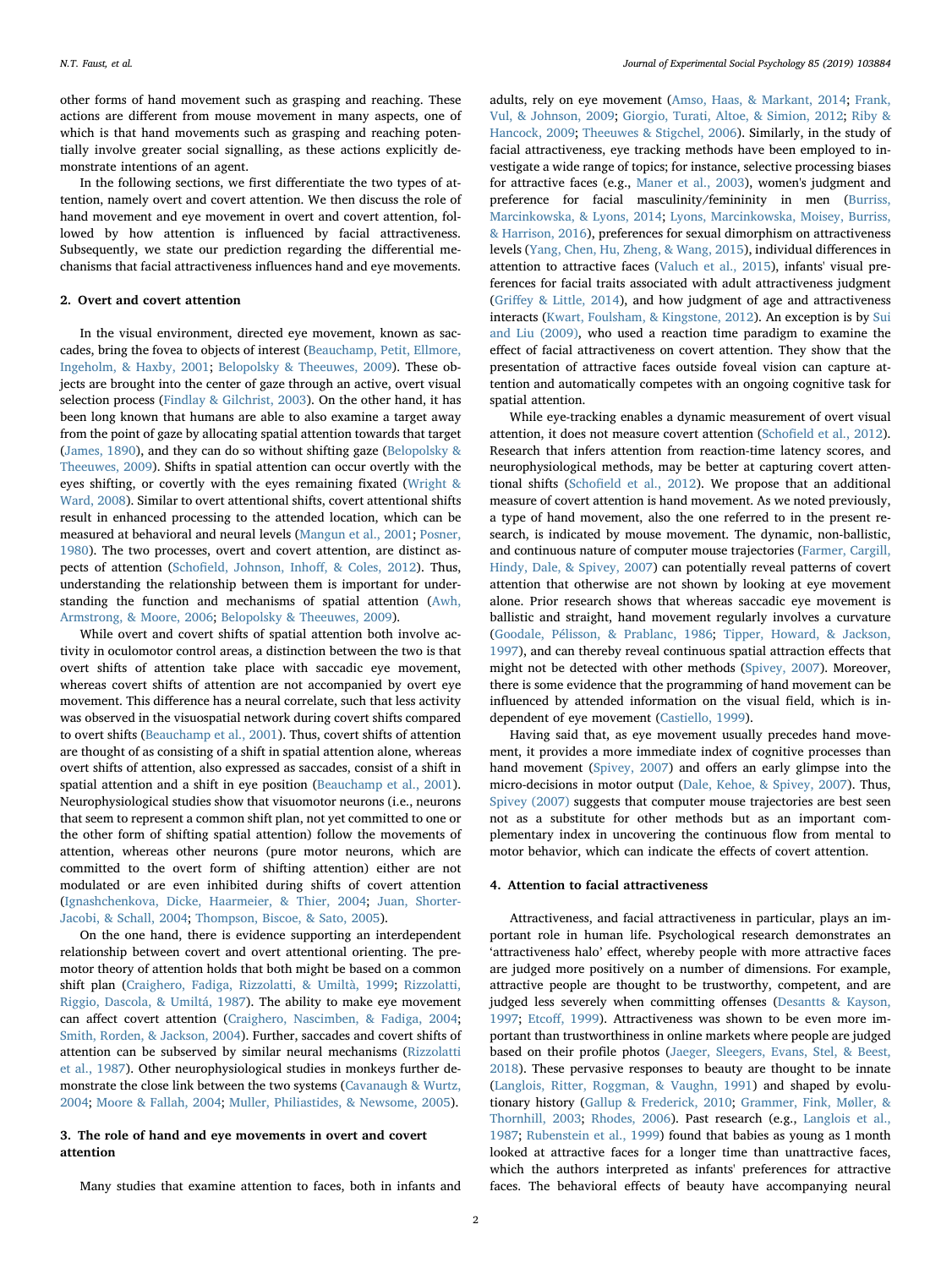signatures. Attractive faces activate the fusiform (face) area and adjacent lateral occipital complexes even when participants are making identity judgments, suggesting that these regions respond to attractiveness automatically [\(Chatterjee, Thomas, Smith, & Aguirre, 2009](#page-8-21)). Moreover, facial attractiveness evokes activation in reward related brain areas such as the nucleus accumbens and the orbitofrontal cortex ([O'Doherty, Kringelbach, Rolls, Hornak, & Andrews, 2001\)](#page-9-40); this occurs even when subjects are involved in an unrelated perceptual task [\(Kim,](#page-9-41) [Adolphs, O'Doherty, & Shimojo, 2007;](#page-9-41) [Winston, O'Doherty, Kilner,](#page-10-3) [Perrett, & Dolan, 2007](#page-10-3)).

Collectively, these studies suggest an inherent attraction to attractive faces. Mapping this observation onto hand movement, we predict that attraction towards attractive faces would drive hand movement. Previous research using mouse-tracking methods interpret the results in terms of attraction to a target. In a nutshell, mouse-tracking typically involves moving the mouse cursor from the central start box at the bottom of a computer screen to either the left or right targets at the top of the screen, with one of the targets being a distractor. When trajectories verge into the distractor's hemispace before turning into the correct hemispace, this is interpreted as attraction by the competing distracting stimulus [\(Fischer & Hartmann, 2014](#page-8-22)). This attraction by the competing distractor is measured by the deviation between an actual trajectory and the ideal trajectory (i.e., a straight line from the bottomcenter start point to the selected response). Specifically, the curvature between the actual and the ideal trajectories demonstrates how much a selected response was spatially drawn to an unselected response during the decision-making process and can reflect an individual's cognitive effort to shift a decision towards the selected response ([Ha et al., 2016](#page-9-42)). Mouse-tracking method has thus been widely used in domains in which a spatial attraction towards a competing choice is meaningful, such as self-control [\(Dshemuchadse, Scherbaum, & Goschke, 2013](#page-8-23); [Gillebaart,](#page-8-24) [Schneider, & De Ridder, 2016](#page-8-24); [O'Hora, Carey, Kervick, Crowley, &](#page-9-43) [Dabrowski, 2016;](#page-9-43) [Scherbaum et al., 2016;](#page-9-44) [Schneider et al., 2015](#page-9-45)), conflict in social categorization ([Dale et al., 2007;](#page-8-17) [Freeman, Dale, &](#page-8-25) [Farmer, 2011](#page-8-25)) and conflict in decision making ([Stillman et al., 2017\)](#page-9-14) (also see [Stillman, Shen, and Ferguson \(2018\)](#page-9-46) for a review). To illustrate, [Stillman et al. \(2017\)](#page-9-14) examined children's self-control in resisting the temptation of unhealthy food. Children's mouse movements showed that even though they know that they should eat an apple instead of chocolate to be healthy, interference from the temptation (i.e., conflict) occurred when choosing the apple. Similarly, [Davis and Haws \(2017\)](#page-8-26) showed adults' attraction to unhealthy snacks; [Lazerus, Ingbretsen,](#page-9-47) [Stolier, Freeman, and Cikara \(2016\)](#page-9-47) showed initial attraction to the positive label for in-group members.

If hand movement is driven by the attraction to attractive faces, would facial attractiveness drive eye movement in a similar fashion? Observational and experimental studies (e.g., [Langlois et al., 1987;](#page-9-5) [Liu](#page-9-48) [& Chen, 2012](#page-9-48); [Slater et al., 1998\)](#page-9-49) as well as other eye tracking studies (e.g., Guo [et al., 2011;](#page-9-11) [Maner et al., 2003;](#page-9-12) [Valuch et al., 2015\)](#page-9-13) have shown a visual attentional bias towards attractive faces. However, this stream of research often compares attractive and unattractive faces ([Langlois et al., 1987;](#page-9-5) [Slater et al., 1998\)](#page-9-49) or attractive and averagelooking (i.e., moderate) faces in pairs ([Maner et al., 2003\)](#page-9-12). Alternatively, facial traits such as 'natural faces' versus 'morphed faces' ([Valuch et al., 2015\)](#page-9-13) or facial averageness, symmetry and sexual dimorphism (Griff[ey & Little, 2014\)](#page-9-30) are used as proxies for attractive versus unattractive faces. There is not much evidence on attention to moderate faces. It is worthwhile to include these faces together with attractive and unattractive faces. Specifically, it is not known whether unattractive or moderate faces received more visual attention. Although not in the domain of faces, prior research in visual attention shows that a visual attention system responds placidly when common stimuli are presented, while at the same time keep alert to anomalous visual inputs ([Hou & Zhang, 2008](#page-9-50)). For instance, [Becker, Pashler, and](#page-8-27) [Lubin \(2007\)](#page-8-27) show that anomalous, odd items draw early saccades. Similarly, the eyes often spend more time fixated on the deviant objects

than on other objects in a given scene ([Henderson, Weeks Jr., &](#page-9-51) [Hollingworth, 1999](#page-9-51); [Loftus & Mackworth, 1978](#page-9-52)). Itti and Koch ([Itti,](#page-9-53) [2000;](#page-9-53) [Itti & Koch, 2000, 2001\)](#page-9-54) propose that local, competitive interactions between visual neurons result in a neural signal that is biased in favour of visually discrepant features. Moreover, once the eye lands on a deviant object, it may linger on that object or return to it later ([Becker](#page-8-27) [et al., 2007](#page-8-27)).

Drawing from this research suggesting that odd, discrepant, or anomalous objects attract visual attention, it could be that in the domain of facial attractiveness, any face that is unusual (i.e., at the tail of any distribution of features and further away from population mean) attracts greater visual attention. In other words, faces that are attractive or unattractive (i.e., the more extreme and unusual), might influence eye movement to a greater extent than moderate faces. Previous neuroscience research in facial attractiveness indeed shows a nonlinear response of amygdala to affectively significant faces depending on whether they are positively or negatively valenced [\(Fitzgerald,](#page-8-28) [Angstadt, Jelsone, Nathan, & Phan, 2006](#page-8-28)). [Liang et al. \(2010\)](#page-9-4) demonstrated heightened responses in numerous areas of the reward circuit to both rewarding and aversive faces. Similarly, higher activation in the amygdala was shown to faces high or low in attractiveness than those of medium attractiveness [\(Krendl, Macrae, Kelley, Fugelsang, &](#page-9-55) [Heatherton, 2006;](#page-9-55) [Winston et al., 2007](#page-10-3)). There is also some evidence for a positive non-linear effect of attractiveness in medial orbitofrontal cortex (Winston [et al., 2007](#page-10-3)). It is possible that attention is paid to unattractive faces because of their (incorrect or not) perceived similarity to faces of individuals with bad genes and carrying diseases – a phenomenon called anomalous face overgeneralization (i.e., adaptive responses to individuals with diseases or bad genes generalize to normal individuals whose faces resemble those who are unfit, for instance, unattractive faces) ([Liang et al., 2010;](#page-9-4) [Zebrowitz, Fellous,](#page-10-4) [Mignault, & Andreoletti, 2003;](#page-10-4) [Zebrowitz & Rhodes, 2004](#page-10-5)). Further, unattractive faces, like expressions of anger and fear elicit differential physiological arousal and neural activation that is of great magnitude (Griffi[n & Langlois, 2006](#page-9-56)) due to overgeneralization of affect (e.g., [Zebrowitz, 1997\)](#page-10-6). Moreover, some evidence suggests that the attractiveness halo effect is driven more by the perception that 'ugly is bad' than by the perception that 'beautiful is good', thus unattractiveness is a disadvantage more than attractiveness is an advantage (Griffi[n &](#page-9-56) [Langlois, 2006\)](#page-9-56).

Taken together, we hypothesized that hand movement would be driven by attractive faces more than unattractive and moderate faces, whereas eye movement would be more responsive to attractive and unattractive faces than moderate faces.

# 5. Method

We conducted two studies, one using mouse tracking and one using eye tracking. The protocol for these studies was approved by the University's Institutional Review Board. All measures, manipulations, and exclusions in all studies are disclosed. Sample size was determined before any data analysis. We report a sensitivity power analysis for each sample (i.e., the minimum effect size detectable with 80% power, given the sample size), using G\*Power software version 3.1.9.2.

# 5.1. Stimuli

Images were extracted from a standardized and validated database of Southeast Asian faces (see [Yap, Chan, and Christopoulos \(2016\)](#page-10-7)). Twenty attractive faces, 20 unattractive faces, and 40 moderate faces (50% women and 50% men) were selected. Attractive and unattractive faces were selected based on the ratings of a different sample, where faces with an average rating of 0.5 standard deviations above (below) the mean among both female ( $M_{\text{female rates}} = 3.9$ ,  $SD = 0.45$ ) and male raters ( $M_{\text{male}}$ <sub>raters</sub> = 3.66,  $SD = 0.64$ ) were categorized as attractive (unattractive). Moderate faces are those with ratings falling in between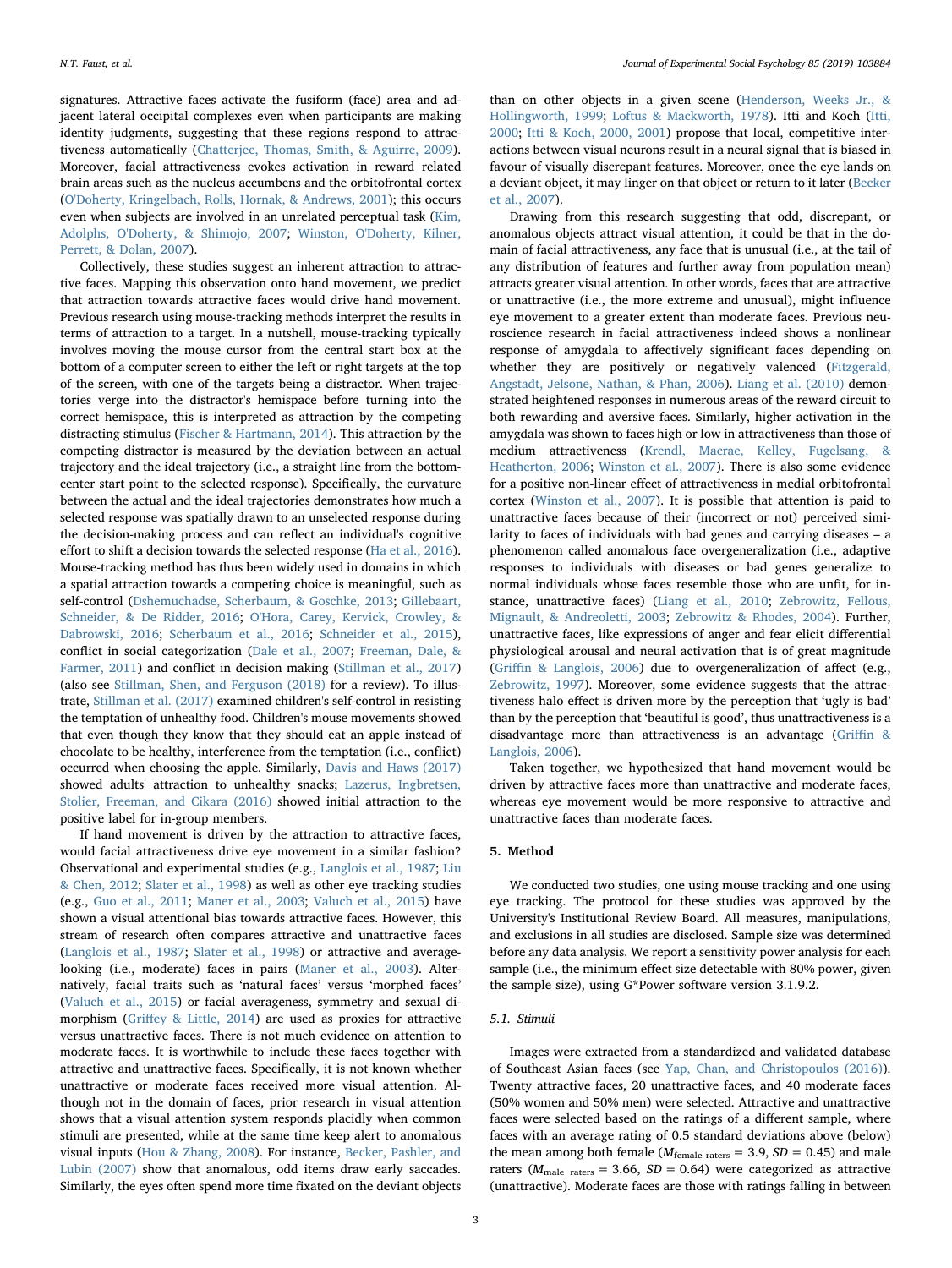<span id="page-3-0"></span>

40





N.T. Faust, et al. *Journal of Experimental Social Psychology 85 (2019) 103884*

Fig. 1. A trial of the numerical judgment task. Participants first clicked the start button for the numbers (and faces) to appear. Their task was to click on the number that was closer to the basis number. In this trial, participants should click on the number that was closer to 41, which was 40. These images were only for illustration purposes. Faces in each pair were different faces, not different versions of the same face. Face images were standardized. All pictures were taken in the same room condition and camera parameters. Faces were without makeup.

the range of Mean  $\pm$  0.5 SD.

Face images were standardized such that the size of the face and the proportion of the face to the background are similar across images. All pictures were taken in the same room condition and camera parameters. Faces were without makeup.

### 5.2. Design

# 5.2.1. Numerical judgment task

Participants completed an alternate forced choice task ([Fig. 1](#page-3-0)). For each trial, participants were presented with three two-digit numbers: the first one ("basis") was located at the bottom of the screen and the other two ("targets") located at the top left and right corners of the screen. Participants were to click on the target that was numerically closer to the basis. Next to each target one face was presented. Participants were asked to ignore the faces and execute the task correctly and fast. They had to make a choice within 5 s, otherwise the next trial was initiated automatically, and a message appeared which asked them to start moving earlier on. The maximum difference in value between the basis and the targets was five units. For instance, if the basis was 22, each of the two targets were not larger than 27. This is to ensure the difficulty of the task across all trials was consistent.

We arranged the pairs of faces according to three conditions: congruent (the correct number was paired with an attractive face), incongruent (the correct number was paired with an unattractive face), and control (the correct number was paired with either one of the two moderate faces). Each participant performed 40 trials, with women and men faces being equally distributed. Specifically, these included 10 congruent trials (5 attractive men's faces accompanying the correct number paired with 5 unattractive men's faces accompanying the incorrect number, and 5 attractive women's faces accompanying the correct number paired with 5 unattractive women's faces accompanying the incorrect number), 10 incongruent trials (5 attractive men's faces accompanying the incorrect number paired with 5 unattractive men's faces accompanying the correct number, and 5 attractive women's faces accompanying the incorrect number paired with 5 unattractive women's faces accompanying the correct number), and 20 control trials (10 moderate men's faces accompanying the correct number paired with 10 moderate men's faces accompanying the incorrect number, and 10 moderate women's faces accompanying the correct number paired with 10 moderate women's faces accompanying the incorrect number; women and men faces were equally distributed).

For all trials the correct choice was counterbalanced to appear in the top-left or top-right of the screen. Faces in each pair had similar eye, hair color and skin tone and were of the same cultural group/race. Face

pairs were presented in a random order. Moreover, to increase randomization, we created two sets of stimuli that were randomly distributed to participants. In these two sets, a face was paired with a different face in each set, and a face accompanying the correct number in one set would accompany the incorrect number in the other set. Thus, we ensured that the same two faces were not always paired together, and that a certain face did not always accompany the correct choice.

### 5.2.2. Mouse-tracking

Seventy participants (54% females,  $M_{\text{age}} = 22.66$ ,  $SD = 1.87$ ) completed the task while we tracked mouse movement using the MouseTracker program (see [Freeman and Ambady \(2010\)\)](#page-8-29). A sensitivity power analysis with 80% power (using G\*Power software version 3.1.9.2.) shows that our sample in the mouse-tracking study allows us to detect a minimum effect of  $f^2 = 0.14$ . Participants were recruited through the University's subject pool and participated in the study for monetary compensation. In each trial, participants were instructed to click a "Start" button at the bottom-center of the screen, in order for the faces to appear.

#### 5.2.3. Mouse-tracking metrics

For each participant, we obtained trajectories for congruent, incongruent, and control trials. To obtain a measure of movement bias towards the unselected face, we followed [Freeman and Ambady's](#page-8-29) [\(2010\)](#page-8-29) method and focused on averaged deviations in trajectories towards one response or another. We used three metrics: Maximum Deviation, Distance travelled, and reaction time. Maximum Deviation is the length of a perpendicular line between the idealized straight-line trajectory and farthest point from that straight line in the observed trajectory. This measure assesses the degree of attraction towards an unselected response, indexing the magnitude of activation for each response option as the decision process unfolds over time (see [Freeman](#page-8-29) [and Ambady \(2010\)](#page-8-29) for details). Distance is the length of the path that the mouse travelled, from the start to the end point of each trial (refer to [Fig. 2](#page-4-0) for an illustration of Maximum Deviation and Distance). In terms of measure units of Maximum Deviation and Distance, it should be noted that all trajectories are rescaled into a standard MouseTracker coordinate space. Specifically, the top-left corner of the screen corresponds to [−1.00, 1.50] and the bottom-right corner corresponds to [1.00, 0.00]. In a standard 2-choice design such as ours, the start location of the mouse corresponds to [0.00, 0.00]. The standard space thus represents a  $2 \times 1.5$  rectangle [\(Freeman & Ambady, 2010](#page-8-29)). Reaction time is the amount of time participants spent from the onset of the trial till they submitted their response. Reaction time is measured in milliseconds.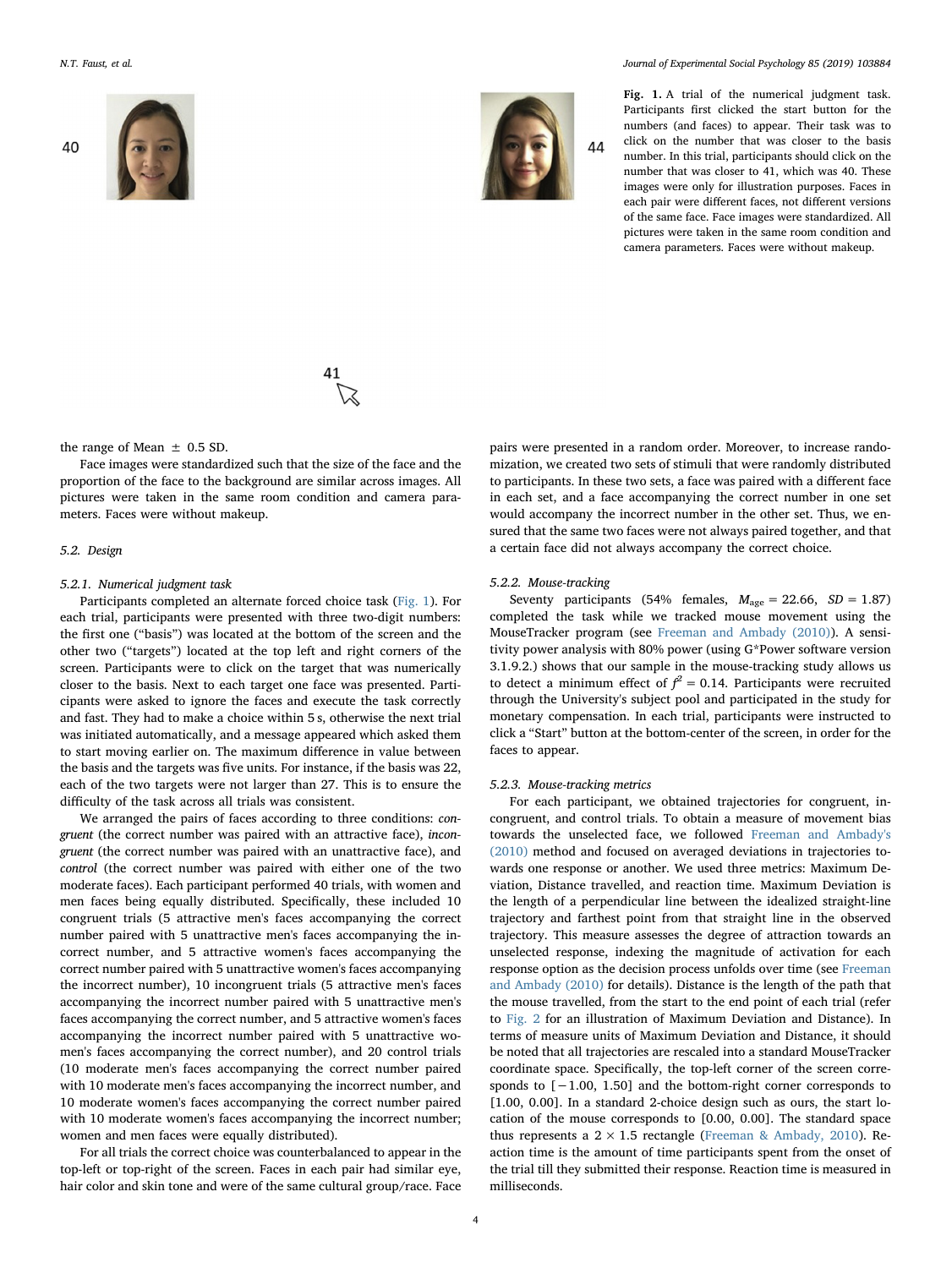<span id="page-4-0"></span>

Fig. 2. Metrics in mouse-tracking analysis: maximum deviation (MD) and distance.

### 5.2.4. Eye-tracking

A second set of participants completed the numerical judgment task while we tracked their eye movement. Sixty-three participants (58% females,  $M_{\text{age}} = 22.65$ ,  $SD = 2.37$ ) took part in the eye-tracking study. A sensitivity power analysis with 80% power (using G\*Power software version 3.1.9.2.) shows that our sample in the eye-tracking study allows us to detect a minimum effect of  $\mathit{f}^2 = 0.16.$  Eye movement was recorded using a Tobii eye-tracker (version T120). Each trial started with a cross in the center of the screen for 1000 ms for participants to fixate their eyes, followed by a pair of faces.

### 5.2.5. Eye-tracking metrics

To assess eye movement we examined two metrics, number of fixations and total fixation duration on a specific face.

Number of fixation, also referred to as fixation count, measures the number of times the participant fixates on an Area of Interest (i.e., a face in our study). If at the end of the recording the participant did not fixate on the Area of the Interest, the fixation count value will be registered as zero. Zero values indicate the participant did not pay any (visual) attention to the face at all, and are thus meaningful in our studies.

Total fixation duration, measured in seconds, measures the sum of the duration of all fixations within an Area of Interest. If the participant did not fixate on the Area of Interest, the total fixation duration will be registered as zero.

# 5.2.6. Attractiveness alternate forced choice task

After the mouse-tracking or the eye-tracking task, participants did a 10-minute filler task, followed by an explicit attractiveness alternate forced choice task. Participants were shown a pair of faces in each trial and were to click on the face that they think is more attractive. The pairs of faces are the same as in the numerical judgment task and were shown without accompanying numbers.

### 6. Results

# 6.1. Manipulation check of attractiveness categorization

Results of the attractiveness alternate forced choice task confirmed our categorization of attractive and unattractive faces. Within the attractive-unattractive face pairs, the pre-classified attractive faces were chosen more often compared to the unattractive faces (inter-rater agreement across participants greater than 80%). For pairs of moderate faces, if inter-rater agreement across participants was greater than 80% (that is, if more than 80% of the participants chose a specific face over the other face), we converted them to attractive-unattractive face pairs,

and thus congruent or incongruent trials accordingly. We note the rationale for our approach as follow. While the original pre-categorization was a judgment task, which was deemed essential to allow categorising faces in a continuum (necessary for the design of our experimental task), the main experimental task was essentially a choice task where faces were not perceived in isolation but in comparison. It is established that while judgment-based and choice-based responses to a great extent represent the same set of preferences, they are many times incompatible and demonstrate reversals ([Hsee, Loewenstein, Blount, & Bazerman,](#page-9-57) [1999;](#page-9-57) [Schkade & Johnson, 1989](#page-9-58)). Specifically, in our case, there are cases in which faces that were pre-rated to be moderately attractive (i.e., receiving ratings that are in the same range), when put together in comparison, one face was chosen as more attractive more often than the other. Thus, an alternate forced choice task that happens after the actual experiment task is necessary. Using this approach, we take into account the sample-specific preferences space in facial attractiveness perception.

# 6.2. Data cleaning

We removed one participant from the mouse-tracking study and three participants from the eye-tracking study, due to technical issues. We excluded trials with errors (i.e., the choice of number was incorrect), and trials that were outside the range defined by the mean reaction time  $\pm$  2 standard deviations (i.e., between 634.46 and 2467.34 ms for mouse-tracking task and between 454 and 2786 ms for eye-tracking task). In the mouse-tracking task, after removing trials with errors, 2470 trials (out of 2760 trials) remained, and then 2347 trials remained after we removed trials outside the  $(M + -2SD)$  range. In the eye-tracking task, participants made errors in more trials; only 1778 trials (out of 2400 trials) remained after removing trials with errors. Further, 1691 trials remained after removing trials outside the  $(M + -2SD)$  range.

### 6.3. Mouse-tracking

Following standard procedures [\(Freeman & Ambady, 2010\)](#page-8-29), hand trajectories were standardized so that each trajectory was divided into 101 steps. Trajectories were also space-normalized so that trajectories were extrapolated into a standard space to permit averaging across multiple trials. [Fig. 3](#page-5-0) demonstrates the sample trajectory of one participant in congruent and incongruent trials.

We used a linear mixed-effects model using SPSS software. In all analyses, we entered congruency (congruent, control, incongruent) as the fixed factor, and Maximum Deviation, Distance and reaction time as dependent variables. In all analyses, we specified subjects and face pairs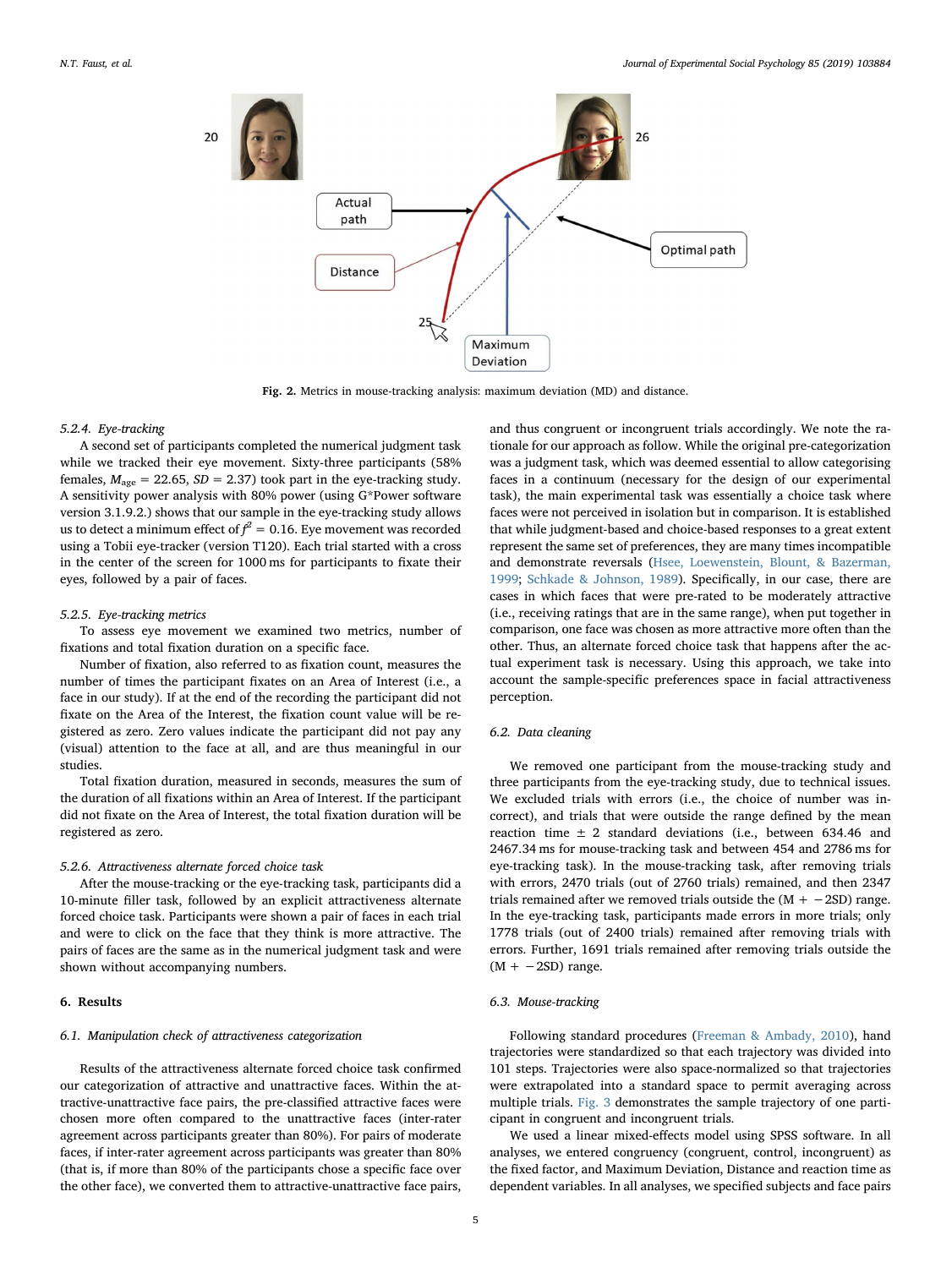<span id="page-5-0"></span>

# X coordinates

Fig. 3. A sample trajectory from one participant across two conditions congruent (attractive face is next to the correct choice) and incongruent (attractive face is next to the incorrect choice).

as random factors to control for their associated intra-class correlation.

### 6.3.1. Maximum deviation

Results revealed congruency had a significant effect on the Maximum Deviation ( $F(2, 2358.04) = 3.98$ ,  $p = .019$ ). Specifically, the Maximum Deviation was larger in incongruent trials compared to congruent trials  $(\beta = -0.065, \ \ SE = 0.03, \ \ t(2357.81) = -2.61,$  $p = .009$ ), and compared to control trials ( $\beta = -0.052$ ,  $SE = 0.02$ , t  $(2358.35) = -2.36$ ,  $p = .019$ ) (see [Table 1](#page-5-1) for Descriptive results and [Fig. 4](#page-6-0)). There was no significant difference between congruent and control trials ( $p = .55$ ) ([Fig. 4](#page-6-0)).

# 6.3.2. Distance

Results revealed a significant effect of congruency on the travelled distance ( $F(2, 2350.24) = 4.75$ ,  $p = .009$ ). The distance travelled was longer for incongruent trials compared to congruent trials ( $\beta = -0.13$ ,  $SE = 0.047$ ,  $t(2349.95) = -2.68$ ,  $p = .007$ ), and compared to control trials ( $\beta$  = -0.12, SE = 0.04, t(2350.64) = -2.77, p = .006). There was no significant difference between congruent and control trials  $(p=.80)$  ([Fig. 4\)](#page-6-0).

### <span id="page-5-1"></span>Table 1

Descriptive results of mouse-tracking variables.

| Variables                                             | Incongruent            |                        | Congruent              |                        | Control                 |                        |
|-------------------------------------------------------|------------------------|------------------------|------------------------|------------------------|-------------------------|------------------------|
|                                                       | М                      | SD.                    | м                      | SD                     | м                       | SD                     |
| Maximum deviation<br><b>Distance</b><br>Reaction time | 0.45<br>1.92<br>1518.9 | 0.46<br>0.87<br>330.84 | 0.39<br>1.79<br>1478.5 | 0.43<br>0.83<br>332.81 | 0.40<br>1.80<br>1483.26 | 0.43<br>0.81<br>353.12 |

# 6.3.3. Reaction time

The effect of congruency on reaction time  $(F(2, 2348.01) = 2.78,$  $p = .062$ ). Specifically, participants spent longer time in incongruent trials compared to congruent trials ( $\beta$  = -40.37, SE = 19.35, t  $(2347.02) = -2.09$ ,  $p = .037$ ), and compared to control trials  $(\beta = -35.67, SE = 17.12, t(2348.99) = -2.08, p = .037)$ . There was no significant difference in reaction time between congruent trials and control trials  $(p = .78)$  ([Fig. 4](#page-6-0)).

### 6.4. Short discussion of mouse-tracking experiment

The larger Maximum Deviation of the trajectories in incongruent trials compared to congruent and control trials demonstrated that trajectories for incongruent trials deviated from the optimal path to a greater degree compared to the other conditions. When the attractive face was not aligned with the correct choice (i.e., incongruent trials), participants' hands were drawn to the attractive face before eventually moving to the (correct) number next to the unattractive face. In contrast, when the attractive face was aligned with the correct choice (i.e., congruent trials), there was less attraction to the unattractive face; the hand moved more directly to the side of the attractive face. This attraction effect of attractive faces for hand movement was further indicated by the greater travelled distance of the hand movement towards these faces and the longer reaction time despite that they were not the correct answer.

### 6.5. Eye-tracking

# 6.5.1. Number of fixations and fixation duration

We conducted a linear mixed model analysis using SPSS software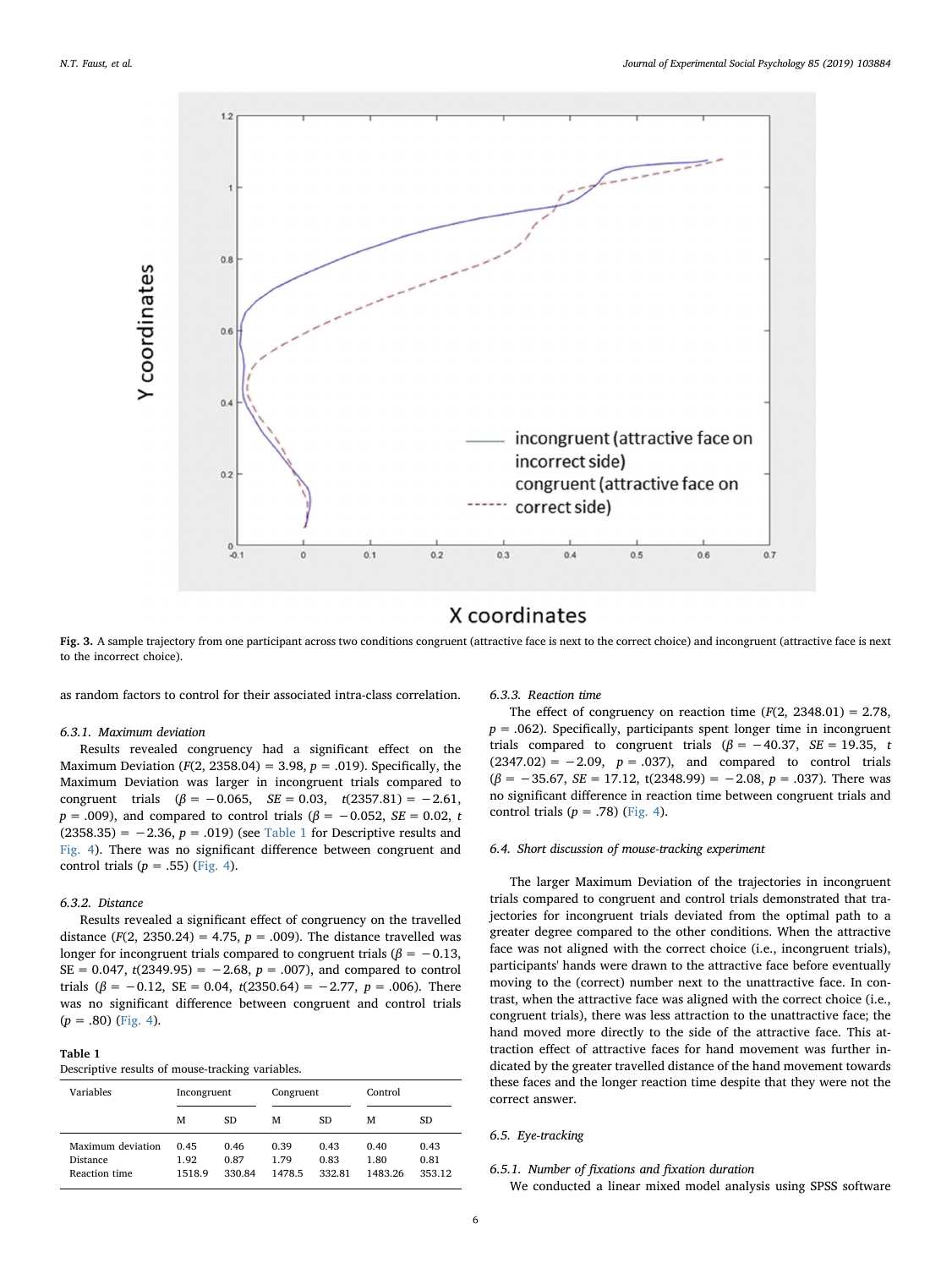<span id="page-6-0"></span>

### **El congruent ■** control **El incongruent**

Fig. 4. Maximum deviation, distance, and reaction time across congruent, control, and incongruent trials. Maximum deviation and distance measurement unit was based on a  $2 \times 1.5$  rectangle standard mouse-tracker coordinate space. Reaction time was measured in milliseconds. Center lines denote the median values. \*\*p < .01, \*p < .05.

with congruency (congruent, incongruent, and control) and attractiveness (attractive, unattractive, and moderate) as independent variables and number of fixations/fixation duration as dependent variables. In all analyses, we specified subjects and face pairs as random factors. Results revealed a significant interaction effect of congruency and attractiveness on the number of fixations  $(F(1, 1689) = 222.41)$ ,  $p < .001$ ). Similarly, results revealed a significant effect of attractiveness ( $F(1, 1689) = 5.41$ ,  $p = .02$ ), and a significant interaction effect of congruency and attractiveness  $(F(1, 1689) = 207.64, p < .001)$  on fixation duration.

To better understand the interaction effect, we conducted separate analyses for faces that were placed beside the correct/incorrect numbers. First, we looked at fixation to faces that were placed next to the correct numbers (see [Fig. 5](#page-6-1) and [Table 2](#page-6-2) for descriptive results). Results from a mixed-model analysis with subjects and face pairs specified as random factors revealed that attractive faces and unattractive faces equally attracted participants' eyes. Congruency had a significant effect on the number of fixations  $(F(2, 1688) = 41, p < .001)$ , and a significant effect on fixation duration  $(F(2,1688) = 30.75, p < .001)$  on the correct face. Specifically, the number of fixations and fixation duration on either attractive (congruent trials) or unattractive faces (incongruent trials) were not different (number of fixations:  $\beta = 0.002$ ,  $SE = 0.06$ ,  $t(1688) = 0.03$ ,  $p = .98$ ; fixation duration:  $\beta = 0.001$ ,  $SE = 0.01$ ,  $t(1688) = 0.11$ ,  $p = .91$ ). Importantly, participants fixated more frequently and for longer duration on attractive faces compared to

### <span id="page-6-2"></span>Table 2

Descriptive results for eye-tracking metrics.

|                            | Number of<br>fixations | Fixation<br>duration | Reaction time |  |
|----------------------------|------------------------|----------------------|---------------|--|
|                            | M(SD)                  | M(SD)                | M(SD)         |  |
| Attractive/correct         | 1.22(0.95)             | 0.24(0.22)           | 1.49(0.43)    |  |
| Unattractive/correct       | 1.22(0.96)             | 0.24(0.22)           | 1.55(0.44)    |  |
| Moderate/correct           | 0.77(1.07)             | 0.15(0.24)           | 1.53(0.47)    |  |
| Attractive/incorrect       | 0.73(0.82)             | 0.14(0.18)           | 1.55(0.44)    |  |
| Unattractive/<br>incorrect | 0.59(0.76)             | 0.10(0.15)           | 1.49(0.43)    |  |
| Moderate/incorrect         | 0.28(0.61)             | 0.05(0.13)           | 1.53(0.47)    |  |

moderate faces (number of fixations:  $\beta = 0.46$ ,  $SE = 0.06$ , t (1688) = 7.55,  $p < .001$ ; fixation duration:  $\beta = 0.09$ ,  $SE = 0.01$ , t (1688) = 6.59,  $p < .001$ ); and also fixated more on unattractive faces compared to moderate faces (number of fixations:  $β = 0.46$ ,  $SE = 0.06$ ,  $t(1688) = -7.89, p < .001$ ; fixation duration:  $\beta = -0.09, SE = 0.01$ ,  $t(1688) = -6.80, p < .001$ .

For faces that were placed next to the incorrect answers (refer to [Fig. 5](#page-6-1) and [Table 2](#page-6-2) for descriptive results), results revealed a significant effect of congruency on the number of fixations  $(F(2, 1688) = 61.71,$  $p < .001$  and on fixation duration ( $F(2, 1688) = 47.49$ ,  $p < .001$ ). Participants fixated on attractive faces (i.e., incongruent trials) more

<span id="page-6-1"></span>

Fig. 5. Number of fixations and fixation duration to faces accompanying correct/incorrect number, and reaction time across congruent, control, and incongruent trials. \*\*\*p < .001, \*\*p < .01, \*p < .05. Center lines denote the median values.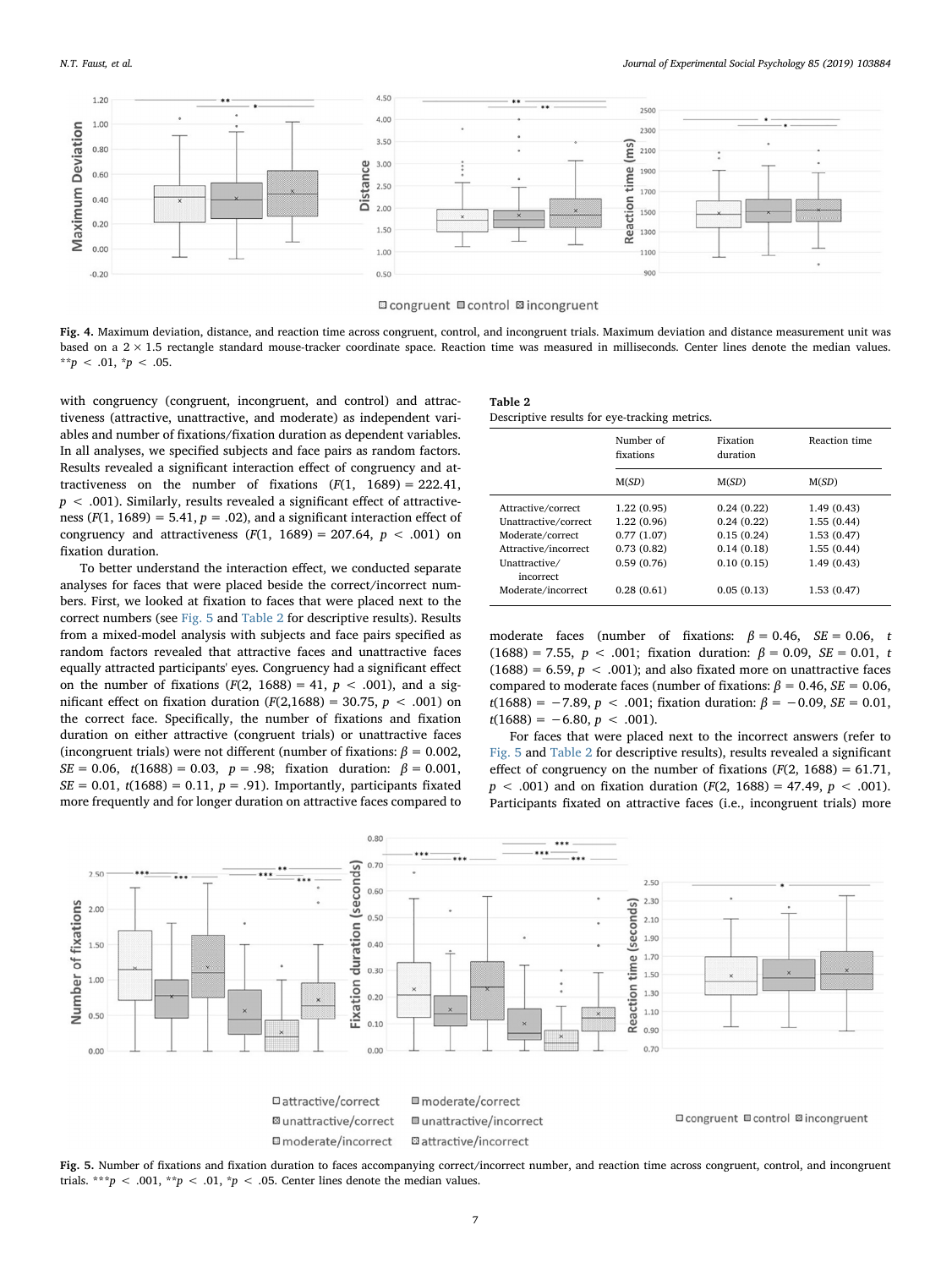frequently and for longer duration compared to unattractive faces (i.e., congruent trials) (number of fixations:  $\beta = -0.14$ ,  $SE = 0.04$ , t (1688) = -3.15,  $p = .002$ ; fixation duration:  $\beta = -0.04$ ,  $SE = 0.01$ , t  $(1688) = -3.86$ ,  $p < .001$ ). Moreover, both attractive and unattractive faces that accompanied the incorrect answer attracted participants' eyes more than moderate faces, indicated by the higher number of fixations (attractive vs. moderate faces:  $\beta = 0.46$ ,  $SE = 0.04$ , t(1688) = 10.84, *p* < .001; unattractive vs. moderate faces:  $β = 0.31$ ,  $SE = 0.04$ ,  $t(1688) = 7.12$ ,  $p < .001$ ), as well as longer fixation duration (attractive vs. moderate faces:  $\beta = 0.09$ ,  $SE = 0.01$ , t (1688) = 9.70,  $p < .001$ ; unattractive vs. moderate faces:  $\beta = 0.05$ .  $SE = 0.01$ ,  $t(1688) = 5.31$ ,  $p < .001$ ).

# 6.5.2. Reaction time

Participants spent longer time in incongruent trials compared to congruent trials ( $\beta$  = -0.06, SE = 0.03, t(1688) = -2.1, p = .036). There was no significant difference between control and incongruent trials  $(p = .436)$ , and between congruent trials and control trials  $(p=.16)$  ([Fig. 5\)](#page-6-1).

### 6.6. Short discussion of eye-tracking experiment

Eye-tracking results showed that eye movement was driven by levels of facial attractiveness such that faces of high, low, and moderate attractiveness drew more eye movement in that order. Notably, participants spent more time on attractive and unattractive faces (i.e., "extreme faces") more than on moderate faces, regardless of whether these faces were aligned with correct or incorrect number. The fact that attractive faces attracted attention away from the unattractive faces when they accompanied the incorrect answer provides evidence that a beauty attentional effect exists, similar to hand movement. However, even in this case greater attention was paid to both attractive and unattractive faces compared to moderate faces. This result is consistent with the neuroscience literature indicating that brain areas respond to both attractive and unattractive faces (e.g., [Krendl et al., 2006;](#page-9-55) [Winston et al.,](#page-10-3) [2007\)](#page-10-3).

We found that overall, in incongruent trials participants spent more time on the task (i.e., total reaction time) compared to congruent trials. This result is similar to mouse-tracking results, which was expected as reaction time measure (i.e., amount of time when participants clicked on the number) is an indicator of hand movement. This result is in line with previous research such that attractive faces are a distractor that slows down a cognitive task unrelated to attractiveness judgments ([Sui](#page-9-32) [& Liu, 2009\)](#page-9-32).

# 7. General discussion

In two studies we show that attentionally driven hand movement and attentionally driven eye movement were responsive to facial attractiveness in different patterns. Both attractive and unattractive faces captured greater eye fixations compared to moderate faces, whereas attractive faces attracted hand movement more strongly than unattractive and moderate faces. These effects occurred when participants were engaged in a task unrelated to beauty. Our findings contribute to the literature by demonstrating that, at least in the domain of facial attractiveness, hand movement can be a meaningful additional measure of attention besides eye movement, such that the two types of movement reveal different effects. While overt attention can be understood by eye movement, hand movement is important particularly for understanding covert attention which occurs without eye shifts.

From a broad point of view, our methodological paradigm opens up significant directions for future research. The two process tracing methods we employed provide novel insights into otherwise opaque processes in judgment ([Figner & Murphy, 2010\)](#page-8-30) and allow us to capture dynamic changes in participants' attention ([Schulte-Mecklenbeck,](#page-9-59) [Kühberger, & Rob Ranyard, 2011\)](#page-9-59). We highlight that the behavioral choice is an outcome of different signals and decision mechanisms made by an individual. Decision mechanisms are biased by whether eye or hand motor systems are involved. We show that these pathways play different roles in attention to movement, and thus are worthwhile to add as a variable of interest in attention research. Thus, our study offers evidence, and the tools, to go beyond the behavioral choice and explore preceding decision mechanisms.

The literature on embodied cognition emphasizes the importance of bodily responses in choice formation [\(Meier, Moeller, Riemer-Peltz, &](#page-9-60) [Robinson, 2012;](#page-9-60) [Meier, Schnall, Schwarz, & Bargh, 2012;](#page-9-61) [Niedenthal,](#page-9-62) [Barsalou, Winkielman, Krauth-Gruber, & Ric, 2005\)](#page-9-62). Our studies suggest that in response to facial attractiveness, different motor systems prioritize different decision criteria; the same face stimuli are interpreted in dissimilar ways as evidenced by different motor-perceptual engagements. When an individual evaluates a face, multiple decision processes involving different decision and response criteria occur in parallel.

The underlying reason driving these differences between eye and hand movements needs further investigation. As we outlined in the introduction, hand movement seems to be driven by attraction (e.g., attraction to unhealthy snacks ([Davis & Haws, 2017](#page-8-26)), initial attraction to the positive label for in-group members [\(Lazerus et al., 2016](#page-9-47))). Our findings demonstrate the attraction towards beautiful faces. Eye movement, on the other hand, is not necessarily driven by attraction. Our results show that the eyes tend to fixate on faces on the extreme ends of the attractiveness spectrum.

It should be noted that there might be other possible interpretations of our results. While we interpret hand movement towards attractive faces as an attraction effect, another possible explanation for our results is social signalling. That is, moving towards attractive faces might be a way to intentionally express one's social interest and preferences, potentially signalling a desire for social engagement. Although a further investigation is certainly needed, it is possible that hand movement carries stronger social signalling as it is perceptually more obvious and could be more easily detected than eye movement. In the domain of facial attractiveness, this might involve signalling one's preference for attractive faces. From an evolutionary perspective, not only humans are attracted to beauty and need to detect it, they also need to express their preferences towards beauty. As attractiveness is an important cue in mate choice and sexual selection ([Buss & Schmitt, 1993](#page-8-31); [Luxen & Van](#page-9-7) [De Vijver, 2006](#page-9-7)), demonstrating one's preference towards attractive targets might be a way to convey one's interest. Thus, while an attraction effect demonstrates that an individual, without intention, is being drawn to attractive faces, social signalling entails intentionally conveying preference for them. A follow-up examination would be useful to further understand the mechanism of our effects.

We further contributed to the existing research on beauty and facial attractiveness. First, we add to the literature in attention to facial attractiveness which mostly compared attractive and unattractive faces, or attractive and average-looking faces alone. We examined the facial attractiveness at three different levels, attractive, moderate, and unattractive. Our results revealed that more extreme faces (i.e., both attractive and unattractive faces) capture greater visual, overt attention (i.e., indicated by eye movement) more than faces of moderate attractiveness. Thus, our results show an additional visual attentional bias towards unattractive faces compared to moderate faces, adding to the visual attentional bias towards attractive faces demonstrated in prior research (e.g., [Guo et al., 2011;](#page-9-11) [Maner et al., 2003](#page-9-12); [Valuch et al., 2015](#page-9-13)). Second, we show that "being moved" by beauty might not simply be a metaphor. Rather, beauty automatically engages hand movement. Third, we demonstrate that people are distracted by attractive faces even when doing so presents a cost (i.e., choosing the incorrect number in our study). Fourth, we show that eye and hand movements respond differently to beauty valuation. Specifically, compared to moderate faces, both attractive and unattractive faces capture greater attention driving eye movement, whereas attractive faces capture more attention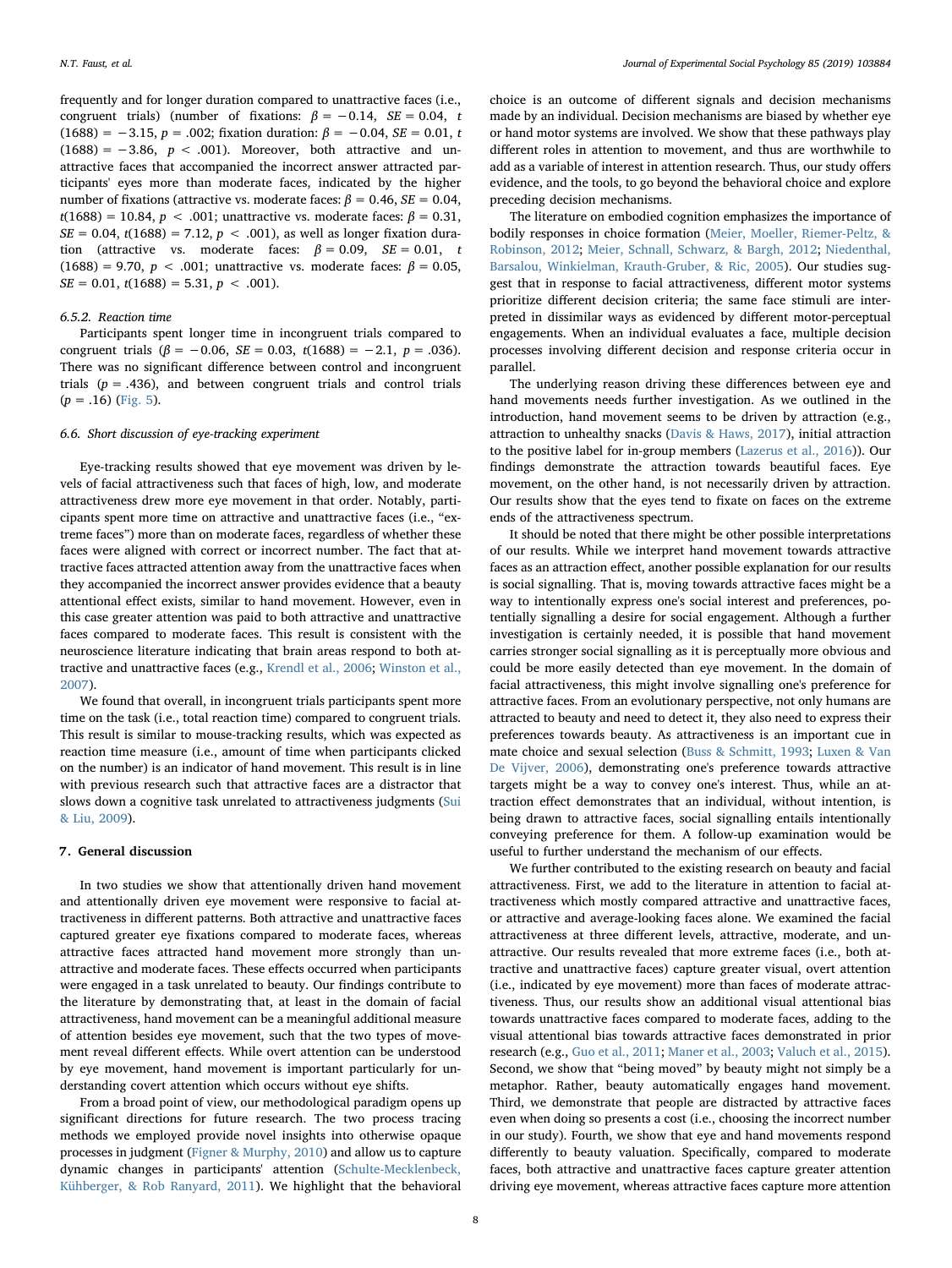driving hand movement compared to unattractive and moderate faces. Thus, beauty is not only in the eyes, but also in the hand, of the beholder.

# 7.1. Limitations

There are noteworthy limitations in the current research. First, due to technical constraints, we tested mouse movement and eye movement separately. As [Spivey \(2007\)](#page-9-35) noted, eye movement often precedes and thus might influence mouse movement. It would be of interest if the two mechanisms were examined simultaneously. Second, our small sample size did not allow us to test the effect of gender (i.e., gender of the participant and gender of the face). We found an effect on an integrated level (collapsed gender). Future research however could follow up and examine the effect for each gender combination (i.e., women's attention to men's/women's faces or men's attention to women's/men's faces). As eye movement is driven by anomalous, deviant stimuli ([Becker et al., 2007](#page-8-27); [Henderson et al., 1999](#page-9-51)), we speculate that our observation that more extreme faces (i.e., both attractive and unattractive faces) capture greater visual attention is likely to hold regardless of gender combination of stimulus and viewer. Hand movement, on the other hand, might follow different patterns depending on gender. For instance, as a woman's attractiveness is important to men ([Li, Balley, Kenrick, & Linsenmeier, 2002;](#page-9-63) [Shackelford, Schmitt, & Buss,](#page-9-64) [2005\)](#page-9-64) whereas a man's status, intelligence, and resources are crucial to women ([Buss & Schmitt, 1993](#page-8-31); [Sprecher, Sullivan, & Hat](#page-9-65)field, 1994). The effect on hand movement might be stronger for men viewing attractive women's faces than for women viewing attractive men's faces. For same-sex participant/face stimulus, as women mostly compete on attractiveness, while men, on the other hand, compete mostly on status and intelligence [\(Luxen & Van De Vijver, 2006](#page-9-7)), the attraction effect of hand movement might be stronger for women/women (versus men/ men) combination. Further, it is possible that women's hand movement towards other attractive women's faces is influenced by a competitive mechanism related to threat [\(Faust, Chatterjee, & Christopoulos, 2018](#page-8-32)).

### Author contributions

All authors developed the study concept and study design. Natalie T. Faust collected the data; all authors analyzed the data and wrote the manuscript. All authors approved the final version of the manuscript for submission.

### Open practices

Our research data files are available at <https://osf.io/4mfxj/>.

# Data availability statement

The authors declare that the datasets generated during and/or analyzed during the current study are available from the corresponding author on reasonable request.

# Acknowledgement

The preparation of this article was partially supported by the grant #M4081641.C90 from the Institute on Asian Consumers awarded to George I. Christopoulos, and partially by Fundação para a Ciência e a Tecnologia (UID/ECO/00124/2013, UID/ECO/00124/2019 and Social Sciences DataLab, LISBOA-01-0145-FEDER-022209), POR Lisboa (LISBOA-01-0145-FEDER-007722, LISBOA-01-0145-FEDER-022209) and POR Norte (LISBOA-01-0145-FEDER-022209) granted to Natalie T. Faust.

# References

- <span id="page-8-12"></span>[Amso, D., Haas, S., & Markant, J. \(2014\). An eye tracking investigation of developmental](http://refhub.elsevier.com/S0022-1031(19)30058-7/rf0005) [change in bottom-up attention orienting to faces in cluttered natural scenes.](http://refhub.elsevier.com/S0022-1031(19)30058-7/rf0005) Plos One, 9[\(1\), e85701](http://refhub.elsevier.com/S0022-1031(19)30058-7/rf0005).
- <span id="page-8-8"></span>[Awh, E., Armstrong, K. M., & Moore, T. \(2006\). Visual and oculomotor selection: Links,](http://refhub.elsevier.com/S0022-1031(19)30058-7/rf0010) [causes and implications for spatial attention.](http://refhub.elsevier.com/S0022-1031(19)30058-7/rf0010) Trends in Cognitive Sciences, 10(3), 124–[130](http://refhub.elsevier.com/S0022-1031(19)30058-7/rf0010).
- <span id="page-8-5"></span>[Beauchamp, M. S., Petit, L., Ellmore, T. M., Ingeholm, J., & Haxby, J. V. \(2001\). A](http://refhub.elsevier.com/S0022-1031(19)30058-7/rf0015) [parametric fMRI study of overt and covert shifts of visuospatial attention.](http://refhub.elsevier.com/S0022-1031(19)30058-7/rf0015) [NeuroImage, 14](http://refhub.elsevier.com/S0022-1031(19)30058-7/rf0015), 310–321.
- <span id="page-8-27"></span>[Becker, M. W., Pashler, H., & Lubin, J. \(2007\). Object intrinsic oddities draw early sac](http://refhub.elsevier.com/S0022-1031(19)30058-7/rf0020)cades. [Journal of Experimental Psychology: Human Perception and Performance, 33](http://refhub.elsevier.com/S0022-1031(19)30058-7/rf0020), 20–[30](http://refhub.elsevier.com/S0022-1031(19)30058-7/rf0020).
- <span id="page-8-2"></span>[Belmi, P., & Neale, M. \(2014\). Mirror, mirror on the wall, who's the fairest of them all?](http://refhub.elsevier.com/S0022-1031(19)30058-7/rf0025) [Thinking that one is attractive increases the tendency to support inequality.](http://refhub.elsevier.com/S0022-1031(19)30058-7/rf0025) [Organizational Behavior and Human Decision Processes, 124](http://refhub.elsevier.com/S0022-1031(19)30058-7/rf0025)(2), 133–149.
- <span id="page-8-6"></span>[Belopolsky, A. V., & Theeuwes, J. \(2009\). When are attention and saccade preparation](http://refhub.elsevier.com/S0022-1031(19)30058-7/rf0030) dissociated? [Psychological Science, 20](http://refhub.elsevier.com/S0022-1031(19)30058-7/rf0030)(11), 1340–1347.
- <span id="page-8-14"></span>[Burriss, R. P., Marcinkowska, U. M., & Lyons, M. T. \(2014\). Gaze properties of women](http://refhub.elsevier.com/S0022-1031(19)30058-7/rf0035) [judging the attractiveness of masculine and feminine male faces.](http://refhub.elsevier.com/S0022-1031(19)30058-7/rf0035) Evolutionary [Psychology, 12](http://refhub.elsevier.com/S0022-1031(19)30058-7/rf0035)(1), 19–35.
- <span id="page-8-31"></span>[Buss, D. M., & Schmitt, D. P. \(1993\). Sexual strategies theory: An evolutionary perspective](http://refhub.elsevier.com/S0022-1031(19)30058-7/rf0040) on human mating. [Psychological Review, 200](http://refhub.elsevier.com/S0022-1031(19)30058-7/rf0040)(2), 204–232.
- <span id="page-8-16"></span>[Castiello, U. \(1999\). Mechanisms of selection for the control of hand action.](http://refhub.elsevier.com/S0022-1031(19)30058-7/rf0045) Trends in [Cognitive Sciences, 3](http://refhub.elsevier.com/S0022-1031(19)30058-7/rf0045)(7), 264–271.
- <span id="page-8-11"></span>[Cavanaugh, J., & Wurtz, R. H. \(2004\). Subcortical modulation of attention counters](http://refhub.elsevier.com/S0022-1031(19)30058-7/rf0050) change blindness. [Journal of Neuroscience, 24](http://refhub.elsevier.com/S0022-1031(19)30058-7/rf0050), 11236–11243.
- <span id="page-8-21"></span>[Chatterjee, A., Thomas, A., Smith, S. E., & Aguirre, G. K. \(2009\). The neural response to](http://refhub.elsevier.com/S0022-1031(19)30058-7/rf0055) [facial attractiveness.](http://refhub.elsevier.com/S0022-1031(19)30058-7/rf0055) Neuropsychology, 23(2), 135–143.
- <span id="page-8-9"></span>[Craighero, L., Fadiga, L., Rizzolatti, G., & Umiltà, C. \(1999\). Action for perception: A](http://refhub.elsevier.com/S0022-1031(19)30058-7/rf0060) motor-visual attentional effect. [Journal of Experimental Psychology: Human Perception](http://refhub.elsevier.com/S0022-1031(19)30058-7/rf0060) [and Performance, 25](http://refhub.elsevier.com/S0022-1031(19)30058-7/rf0060)(6), 1673–1692.
- <span id="page-8-10"></span>[Craighero, L., Nascimben, M., & Fadiga, L. \(2004\). Eye position a](http://refhub.elsevier.com/S0022-1031(19)30058-7/rf0065)ffects orienting of vi[suospatial attention.](http://refhub.elsevier.com/S0022-1031(19)30058-7/rf0065) Current Biology, 14, 331–333.
- <span id="page-8-17"></span>[Dale, R., Kehoe, C., & Spivey, M. J. \(2007\). Graded motor responses in the time course of](http://refhub.elsevier.com/S0022-1031(19)30058-7/rf0070) [categorizing atypical exemplars.](http://refhub.elsevier.com/S0022-1031(19)30058-7/rf0070) Memory & Cognition, 35(1), 15–28.
- <span id="page-8-26"></span>Davis, [S. W., & Haws, K. L. \(2017\). Don't sweat the big stu](http://refhub.elsevier.com/S0022-1031(19)30058-7/rf0075)ff: Emphasizing importance [hinders goal pursuit for consumers low in dispositional self-control resources.](http://refhub.elsevier.com/S0022-1031(19)30058-7/rf0075) Journal [of the Association for Consumer Research, 2](http://refhub.elsevier.com/S0022-1031(19)30058-7/rf0075)(1), 93–104.
- <span id="page-8-18"></span>[Desantts, A., & Kayson, W. A. \(1997\). Dependants' characteristics of attractiveness, race,](http://refhub.elsevier.com/S0022-1031(19)30058-7/rf0080) [and sex and sentencing decisions.](http://refhub.elsevier.com/S0022-1031(19)30058-7/rf0080) Psychological Reports, 81(2), 679–683.
- <span id="page-8-23"></span>[Dshemuchadse, M., Scherbaum, S., & Goschke, T. \(2013\). How decisions emerge: Action](http://refhub.elsevier.com/S0022-1031(19)30058-7/rf0085) [dynamics in intertemporal decision making.](http://refhub.elsevier.com/S0022-1031(19)30058-7/rf0085) Journal of Experimental Psychology: [General, 142](http://refhub.elsevier.com/S0022-1031(19)30058-7/rf0085)(1), 93–100.
- <span id="page-8-0"></span>[Engell, A. D., Haxby, J. V., & Todorov, A. \(2007\). Implicit trustworthiness decisions:](http://refhub.elsevier.com/S0022-1031(19)30058-7/rf0090) [Automatic coding of face properties in the human amygdala.](http://refhub.elsevier.com/S0022-1031(19)30058-7/rf0090) Journal of Cognitive [Neuroscience, 19](http://refhub.elsevier.com/S0022-1031(19)30058-7/rf0090)(9), 1508–1519.

<span id="page-8-19"></span>Etcoff, N. (1999). [Survival of the prettiest: The science of beauty.](http://refhub.elsevier.com/S0022-1031(19)30058-7/rf6000) New York: Doubleday.

- <span id="page-8-15"></span>[Farmer, T. A., Cargill, S. A., Hindy, N. C., Dale, R., & Spivey, M. J. \(2007\). Tracking the](http://refhub.elsevier.com/S0022-1031(19)30058-7/rf0095) [continuity of language comprehension: Computer mouse trajectories suggest parallel](http://refhub.elsevier.com/S0022-1031(19)30058-7/rf0095) [syntactic processing.](http://refhub.elsevier.com/S0022-1031(19)30058-7/rf0095) Cognitive Science, 31(5), 889–909.
- <span id="page-8-32"></span>[Faust, N. T., Chatterjee, A., & Christopoulos, G. I. \(2018\). The e](http://refhub.elsevier.com/S0022-1031(19)30058-7/rf0100)ffect of unrelated social [exchanges on facial attractiveness judgments.](http://refhub.elsevier.com/S0022-1031(19)30058-7/rf0100) Journal of Experimental Social [Psychology, 79](http://refhub.elsevier.com/S0022-1031(19)30058-7/rf0100), 290–300.
- <span id="page-8-30"></span>[Figner, B., & Murphy, R. O. \(2010\). Using skin conductance in judgment and decision](http://refhub.elsevier.com/S0022-1031(19)30058-7/rf0105) [making research. In M. Schulte-Mecklenbeck, A. Kuehberger, & R. Ranyard \(Eds.\).](http://refhub.elsevier.com/S0022-1031(19)30058-7/rf0105) A [handbook of process tracing methods for decision research: A critical review and user's](http://refhub.elsevier.com/S0022-1031(19)30058-7/rf0105) guide (pp. 163–[184\). New York, New York: Psychology Press.](http://refhub.elsevier.com/S0022-1031(19)30058-7/rf0105)
- <span id="page-8-7"></span>[Findlay, J., & Gilchrist, I. \(2003\).](http://refhub.elsevier.com/S0022-1031(19)30058-7/rf0110) Active vision. Oxford University Press.
- <span id="page-8-22"></span>[Fischer, M. H., & Hartmann, M. \(2014\). Pushing forward in embodied cognition: May we](http://refhub.elsevier.com/S0022-1031(19)30058-7/rf0115) [mouse the mathematical mind?](http://refhub.elsevier.com/S0022-1031(19)30058-7/rf0115) Frontiers in Psychology, 5, 1315.
- <span id="page-8-28"></span>[Fitzgerald, D. A., Angstadt, M., Jelsone, L. M., Nathan, P. J., & Phan, K. L. \(2006\). Beyond](http://refhub.elsevier.com/S0022-1031(19)30058-7/rf0120) [threat: Amygdala reactivity across multiple expressions of facial a](http://refhub.elsevier.com/S0022-1031(19)30058-7/rf0120)ffect. NeuroImage, 30[, 1441](http://refhub.elsevier.com/S0022-1031(19)30058-7/rf0120)–1448.
- <span id="page-8-13"></span>[Frank, M. C., Vul, E., & Johnson, S. P. \(2009\). Development of infants' attention to faces](http://refhub.elsevier.com/S0022-1031(19)30058-7/rf0125) during the first year. [Cognition, 110](http://refhub.elsevier.com/S0022-1031(19)30058-7/rf0125)(2), 160–170.
- <span id="page-8-1"></span>[Franklin, R. G., & Adams, R. B. \(2009\). A dual-process account of female facial attrac](http://refhub.elsevier.com/S0022-1031(19)30058-7/rf0130)[tiveness preferences: Sexual and nonsexual routes.](http://refhub.elsevier.com/S0022-1031(19)30058-7/rf0130) Journal of Experimental Social [Psychology, 45](http://refhub.elsevier.com/S0022-1031(19)30058-7/rf0130)(5), 1156–1159.
- <span id="page-8-3"></span>[Freeman, J. B. \(2018\). Doing psychological science by hand.](http://refhub.elsevier.com/S0022-1031(19)30058-7/rf0135) Current Directions in [Psychological Science, 27](http://refhub.elsevier.com/S0022-1031(19)30058-7/rf0135)(5), 315–323.
- <span id="page-8-29"></span>[Freeman, J. B., & Ambady, N. \(2010\). MouseTracker: Software for studying real-time](http://refhub.elsevier.com/S0022-1031(19)30058-7/rf0140) [mental processing using a computer mouse-tracking method.](http://refhub.elsevier.com/S0022-1031(19)30058-7/rf0140) Behavior Research [Methods, 42](http://refhub.elsevier.com/S0022-1031(19)30058-7/rf0140)(1), 226–241.
- <span id="page-8-4"></span>[Freeman, J. B., & Ambady, N. \(2011\). Hand movement reveal the time-course of shape](http://refhub.elsevier.com/S0022-1031(19)30058-7/rf0145) [and pigmentation processing in face categorization.](http://refhub.elsevier.com/S0022-1031(19)30058-7/rf0145) Psychonomic Bulletin & Review, 18[\(4\), 705](http://refhub.elsevier.com/S0022-1031(19)30058-7/rf0145)–712.
- <span id="page-8-25"></span>[Freeman, J. B., Dale, R., & Farmer, T. A. \(2011\). Hand in motion reveals mind in motion.](http://refhub.elsevier.com/S0022-1031(19)30058-7/rf0150) [Frontiers in Psychology, 2](http://refhub.elsevier.com/S0022-1031(19)30058-7/rf0150), 59.
- <span id="page-8-20"></span>[Gallup, J. G. G., & Frederick, D. A. \(2010\). The science of sex appeal: An evolutionary](http://refhub.elsevier.com/S0022-1031(19)30058-7/rf0155) perspective. [Review of General Psychology, 14](http://refhub.elsevier.com/S0022-1031(19)30058-7/rf0155)(3), 240.
- <span id="page-8-24"></span>[Gillebaart, M., Schneider, I. K., & De Ridder, D. T. D. \(2016\). E](http://refhub.elsevier.com/S0022-1031(19)30058-7/rf0160)ffects of trait self-control on response confl[ict about healthy and unhealthy food.](http://refhub.elsevier.com/S0022-1031(19)30058-7/rf0160) Journal of Personality, 84(6), 789–[798](http://refhub.elsevier.com/S0022-1031(19)30058-7/rf0160).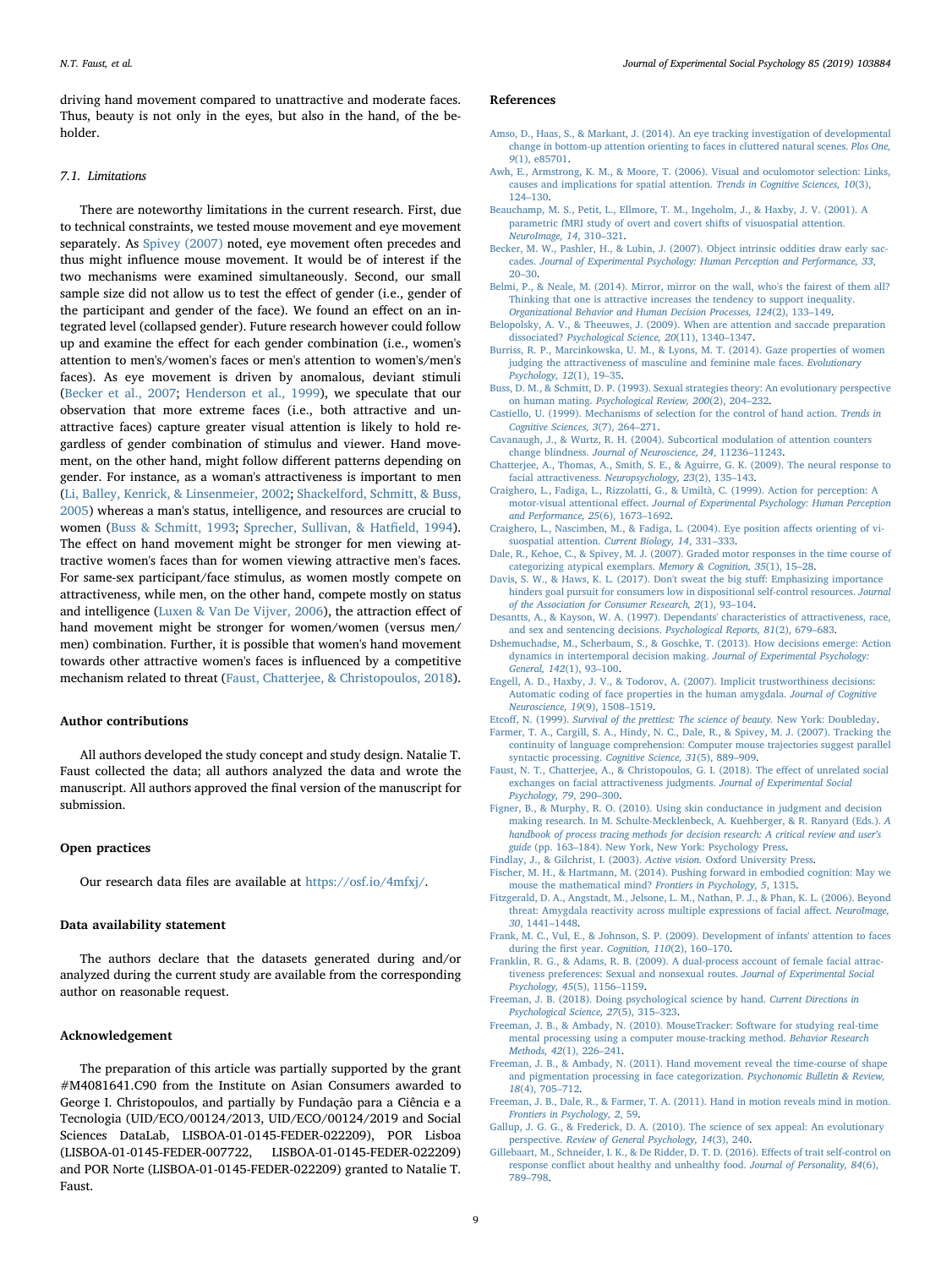<span id="page-9-26"></span>[Giorgio, E. D., Turati, C., Altoe, G., & Simion, F. \(2012\). Face detection in complex visual](http://refhub.elsevier.com/S0022-1031(19)30058-7/rf0165) [displays: An eye-tracking study with 3- and 6-month-oldinfants and adults.](http://refhub.elsevier.com/S0022-1031(19)30058-7/rf0165) Journal of [Experimental Child Psychology, 113](http://refhub.elsevier.com/S0022-1031(19)30058-7/rf0165)(1), 66–77.

- <span id="page-9-33"></span>[Goodale, M., Pélisson, D., & Prablanc, C. \(1986\). Large adjustments in visually guided](http://refhub.elsevier.com/S0022-1031(19)30058-7/rf0170) [reaching do not depend on vision of the hand or perception of target displacement.](http://refhub.elsevier.com/S0022-1031(19)30058-7/rf0170) [Nature, 320](http://refhub.elsevier.com/S0022-1031(19)30058-7/rf0170), 748–750.
- <span id="page-9-38"></span>[Grammer, K., Fink, B., Møller, A. P., & Thornhill, R. \(2003\). Darwinian aesthetics: Sexual](http://refhub.elsevier.com/S0022-1031(19)30058-7/rf0175) [selection and the biology of beauty.](http://refhub.elsevier.com/S0022-1031(19)30058-7/rf0175) Biological Reviews, 78(3), 385–407.
- <span id="page-9-30"></span>Griff[ey, J. A. F., & Little, A. C. \(2014\). Infants' visual preferences for facial traits asso](http://refhub.elsevier.com/S0022-1031(19)30058-7/rf0180)[ciated with adult attractiveness judgments: Data from eye-tracking.](http://refhub.elsevier.com/S0022-1031(19)30058-7/rf0180) Infant Behavior & [Development, 37](http://refhub.elsevier.com/S0022-1031(19)30058-7/rf0180), 268–275.
- <span id="page-9-56"></span>Griffi[n, A. M., & Langlois, J. H. \(2006\). Stereotype directionality and attractiveness ste](http://refhub.elsevier.com/S0022-1031(19)30058-7/rf0185)[reotyping: Is beauty good or is ugly bad?](http://refhub.elsevier.com/S0022-1031(19)30058-7/rf0185) Social Cognition, 24(2), 187–206.
- <span id="page-9-11"></span>[Guo, K., Liu, C. H., & Roebuck, H. \(2011\). I know you are beautiful even without looking](http://refhub.elsevier.com/S0022-1031(19)30058-7/rf0190) [at you: Discrimination of facial beauty in peripheral vision.](http://refhub.elsevier.com/S0022-1031(19)30058-7/rf0190) Perception, 40(2), 191–[195](http://refhub.elsevier.com/S0022-1031(19)30058-7/rf0190).
- <span id="page-9-42"></span>[Ha, O. R., Bruce, A. S., Pruitt, S. W., Cherry, J. B., Smith, T. R., Burkart, D., ... Lim, S. L.](http://refhub.elsevier.com/S0022-1031(19)30058-7/rf0195) [\(2016\). Healthy eating decisions require e](http://refhub.elsevier.com/S0022-1031(19)30058-7/rf0195)fficient dietary self-control in children: A [mouse tracking food decision study.](http://refhub.elsevier.com/S0022-1031(19)30058-7/rf0195) Appetite, 105, 575–581.
- <span id="page-9-51"></span>[Henderson, J. M., Weeks, P. A., Jr., & Hollingworth, A. \(1999\). The e](http://refhub.elsevier.com/S0022-1031(19)30058-7/rf0200)ffects of semantic [consistency on eye movements during complex scene viewing.](http://refhub.elsevier.com/S0022-1031(19)30058-7/rf0200) Journal of Experimental [Psychology: Human Perception and Performance, 25](http://refhub.elsevier.com/S0022-1031(19)30058-7/rf0200)(1), 210–228.
- <span id="page-9-50"></span>[Hou, X., & Zhang, L. \(2008\). Dynamic visual attention: Searching for coding length in](http://refhub.elsevier.com/S0022-1031(19)30058-7/rf0205)crements. [Advances in neural information processing systems](http://refhub.elsevier.com/S0022-1031(19)30058-7/rf0205). Vol. 21. Advances in neural [information processing systems](http://refhub.elsevier.com/S0022-1031(19)30058-7/rf0205) (pp. 681–688).
- <span id="page-9-57"></span>[Hsee, C. K., Loewenstein, G. F., Blount, S., & Bazerman, M. H. \(1999\). Preference reversals](http://refhub.elsevier.com/S0022-1031(19)30058-7/rf0210) [between joint and separate evaluations of options: A review and theoretical analysis.](http://refhub.elsevier.com/S0022-1031(19)30058-7/rf0210) [Psychological Bulletin, 125](http://refhub.elsevier.com/S0022-1031(19)30058-7/rf0210)(5), 576–590.
- <span id="page-9-19"></span>[Ignashchenkova, A., Dicke, P. W., Haarmeier, T., & Thier, P. \(2004\). Neuron-speci](http://refhub.elsevier.com/S0022-1031(19)30058-7/rf0215)fic [contribution of the superior colliculus to overt and covert shifts of attention.](http://refhub.elsevier.com/S0022-1031(19)30058-7/rf0215) Nature [Neuroscience, 7](http://refhub.elsevier.com/S0022-1031(19)30058-7/rf0215), 56–64.
- <span id="page-9-53"></span>Itti, L. (2000). Models of bottom-up and top-down visual attention (doctoral dissertation). Retrieved from [http://resolver.caltech.edu/CaltechETD:etd-12022005-103530.](http://resolver.caltech.edu/CaltechETD:etd-12022005-103530)
- <span id="page-9-54"></span>Itti, [L., & Koch, C. \(2000\). A saliency-based search mechanism for overt and covert shifts](http://refhub.elsevier.com/S0022-1031(19)30058-7/rf0225) of visual attention. [Vision Research, 40](http://refhub.elsevier.com/S0022-1031(19)30058-7/rf0225)(10/12), 1489–1506.
- [Itti, L., & Koch, C. \(2001\). Computational modelling of visual attention.](http://refhub.elsevier.com/S0022-1031(19)30058-7/rf0230) Nature Reviews [Neuroscience, 2](http://refhub.elsevier.com/S0022-1031(19)30058-7/rf0230), 194–203.
- <span id="page-9-36"></span>[Jaeger, B., Sleegers, W., Evans, A. M., Stel, M., & Beest, I. V. \(2018\). The e](http://refhub.elsevier.com/S0022-1031(19)30058-7/rf0235)ffects of facial [attractiveness and trustworthiness in online peer-to-peer markets.](http://refhub.elsevier.com/S0022-1031(19)30058-7/rf0235) Journal of Economic [Psychology](http://refhub.elsevier.com/S0022-1031(19)30058-7/rf0235) (in press).
- <span id="page-9-15"></span>James, W. (1890). [The principles of psychology.](http://refhub.elsevier.com/S0022-1031(19)30058-7/rf0240) New York: Dover.
- <span id="page-9-20"></span>[Juan, C., Shorter-Jacobi, S. M., & Schall, J. D. \(2004\). Dissociation of spatial attention and](http://refhub.elsevier.com/S0022-1031(19)30058-7/rf0245) [saccade preparation.](http://refhub.elsevier.com/S0022-1031(19)30058-7/rf0245) PNAS, 101(43), 15541–15544.
- <span id="page-9-41"></span>[Kim, H., Adolphs, R., O'Doherty, J. P., & Shimojo, S. \(2007\). Temporal isolation of neural](http://refhub.elsevier.com/S0022-1031(19)30058-7/rf0250) [processes underlying face preference decisions.](http://refhub.elsevier.com/S0022-1031(19)30058-7/rf0250) PNAS, 104(46), 18253–18258.
- <span id="page-9-55"></span>[Krendl, A. C., Macrae, C. N., Kelley, W. M., Fugelsang, J. A., & Heatherton, T. F. \(2006\).](http://refhub.elsevier.com/S0022-1031(19)30058-7/rf0255) [The good, the bad, and the ugly: An fMRI investigation of the functional anatomic](http://refhub.elsevier.com/S0022-1031(19)30058-7/rf0255) correlates of stigma. [Social Neuroscience, 1](http://refhub.elsevier.com/S0022-1031(19)30058-7/rf0255)(1), 5–15.
- <span id="page-9-31"></span>[Kwart, D. G., Foulsham, T., & Kingstone, A. \(2012\). Age and beauty are in the eye of the](http://refhub.elsevier.com/S0022-1031(19)30058-7/rf0260) beholder. [Perception, 41](http://refhub.elsevier.com/S0022-1031(19)30058-7/rf0260)(8), 925–938.
- <span id="page-9-37"></span>[Langlois, J. H., Ritter, J. M., Roggman, L. A., & Vaughn, L. S. \(1991\). Facial diversity and](http://refhub.elsevier.com/S0022-1031(19)30058-7/rf0265) [infant preferences for attractive faces.](http://refhub.elsevier.com/S0022-1031(19)30058-7/rf0265) Developmental Psychology, 27(1), 79–84.
- <span id="page-9-5"></span>[Langlois, J. H., Roggman, L. A., Casey, R. J., Ritter, J. M., Rieser-Danner, L. A., & Jenkins,](http://refhub.elsevier.com/S0022-1031(19)30058-7/rf0270) [V. Y. \(1987\). Infant preferences for attractive faces: Rudiments of a stereotype?](http://refhub.elsevier.com/S0022-1031(19)30058-7/rf0270) [Developmental Psychology, 23](http://refhub.elsevier.com/S0022-1031(19)30058-7/rf0270)(3), 363–369.
- <span id="page-9-47"></span>[Lazerus, T., Ingbretsen, Z. A., Stolier, R. M., Freeman, J. B., & Cikara, M. \(2016\). Positivity](http://refhub.elsevier.com/S0022-1031(19)30058-7/rf0275) [bias in judging ingroup members' emotional expressions.](http://refhub.elsevier.com/S0022-1031(19)30058-7/rf0275) Emotion, 16(8), 1117–1125.
- <span id="page-9-0"></span>[Leder, H., & Carbon, C. \(2004\). Part-to-whole e](http://refhub.elsevier.com/S0022-1031(19)30058-7/rf0280)ffects and configural processing in faces. [Psychology Science, 46](http://refhub.elsevier.com/S0022-1031(19)30058-7/rf0280)(4), 531–543.
- <span id="page-9-63"></span>[Li, N. P., Balley, J. M., Kenrick, D. T., & Linsenmeier, J. A. \(2002\). The necessities and](http://refhub.elsevier.com/S0022-1031(19)30058-7/rf0285) [luxuries of mate preferences: Testing the tradeo](http://refhub.elsevier.com/S0022-1031(19)30058-7/rf0285)ffs. Journal of Personality and Social [Psychology, 82](http://refhub.elsevier.com/S0022-1031(19)30058-7/rf0285)(6), 947–955.
- <span id="page-9-4"></span>[Liang, X., Zebrowitz, L. A., & Zhang, Y. \(2010\). Neural activation in the](http://refhub.elsevier.com/S0022-1031(19)30058-7/rf0290) 'reward circuit' shows [a nonlinear response to facial attractiveness.](http://refhub.elsevier.com/S0022-1031(19)30058-7/rf0290) Social Neuroscience, 5(3), 320–[334](http://refhub.elsevier.com/S0022-1031(19)30058-7/rf0290).
- <span id="page-9-48"></span>[Liu, C. H., & Chen, W. \(2012\). Beauty is better pursued: E](http://refhub.elsevier.com/S0022-1031(19)30058-7/rf0295)ffects of attractiveness in multiple-face tracking. [The Quarterly Journal of Experimental Psychology, 65](http://refhub.elsevier.com/S0022-1031(19)30058-7/rf0295)(3), 553–[564](http://refhub.elsevier.com/S0022-1031(19)30058-7/rf0295).
- <span id="page-9-52"></span>[Loftus, G. R., & Mackworth, N. H. \(1978\). Cognitive determinants of](http://refhub.elsevier.com/S0022-1031(19)30058-7/rf0300) fixation location during picture viewing. [Journal of Experimental Psychology: Cognition, Perception, and](http://refhub.elsevier.com/S0022-1031(19)30058-7/rf0300) [Performance, 4](http://refhub.elsevier.com/S0022-1031(19)30058-7/rf0300)(4), 565–572.
- <span id="page-9-7"></span>[Luxen, M. F., & Van De Vijver, F. J. R. \(2006\). Facial attractiveness, sexual selection, and](http://refhub.elsevier.com/S0022-1031(19)30058-7/rf0305) [personnel selection: When evolved preferences matter.](http://refhub.elsevier.com/S0022-1031(19)30058-7/rf0305) Journal of Organizational [Behavior, 27](http://refhub.elsevier.com/S0022-1031(19)30058-7/rf0305), 241–255.
- <span id="page-9-29"></span>[Lyons, M., Marcinkowska, U., Moisey, V., Burriss, R. B., & Harrison, N. \(2016\). The e](http://refhub.elsevier.com/S0022-1031(19)30058-7/rf0310)ffects [of resource availability and relationship status on women's preference for facial](http://refhub.elsevier.com/S0022-1031(19)30058-7/rf0310) [masculinity in men: An eye-tracking study.](http://refhub.elsevier.com/S0022-1031(19)30058-7/rf0310) Personality and Individual Differences, 95, [25c28.](http://refhub.elsevier.com/S0022-1031(19)30058-7/rf0310)
- <span id="page-9-1"></span>[Macchi Cassia, V., Valenza, E., Simion, F., & Leo, I. \(2008\). Congruency as a nonspeci](http://refhub.elsevier.com/S0022-1031(19)30058-7/rf0315)fic [perceptual property contributing to newborns' face preference.](http://refhub.elsevier.com/S0022-1031(19)30058-7/rf0315) Child Development, 79, 807–[820](http://refhub.elsevier.com/S0022-1031(19)30058-7/rf0315).
- <span id="page-9-12"></span>[Maner, J. K., Kenrick, D. T., Becker, D. V., Delton, A. W., Hofer, B., Wilbur, C. J., &](http://refhub.elsevier.com/S0022-1031(19)30058-7/rf0320) [Neuberg, S. L. \(2003\). Sexually selective cognition: Beauty captures the mind of the](http://refhub.elsevier.com/S0022-1031(19)30058-7/rf0320) beholder. [Journal of Personality and Social Psychology, 85](http://refhub.elsevier.com/S0022-1031(19)30058-7/rf0320)(6), 1107–1120.
- <span id="page-9-16"></span>[Mangun, G. R., Hinrichs, H., Scholz, M., Mueller-Gaertner, H. W., Herzog, H., Krause, B.](http://refhub.elsevier.com/S0022-1031(19)30058-7/rf0325) [J., ... Heinze, H. J. \(2001\). Integrating electrophysiology and neuroimaging of spatial](http://refhub.elsevier.com/S0022-1031(19)30058-7/rf0325)

[selective attention to simple isolated visual stimuli.](http://refhub.elsevier.com/S0022-1031(19)30058-7/rf0325) Vision Research, 41(10/11), 1423–[1435](http://refhub.elsevier.com/S0022-1031(19)30058-7/rf0325).

- <span id="page-9-60"></span>[Meier, B. P., Moeller, S. K., Riemer-Peltz, M., & Robinson, M. D. \(2012\). Sweet taste](http://refhub.elsevier.com/S0022-1031(19)30058-7/rf0330) [preferences and experiences predict prosocial inferences, personalities, and beha](http://refhub.elsevier.com/S0022-1031(19)30058-7/rf0330)viors. [Journal of Personality and Social Psychology, 102](http://refhub.elsevier.com/S0022-1031(19)30058-7/rf0330)(1), 163–174.
- <span id="page-9-61"></span>[Meier, B. P., Schnall, S., Schwarz, N., & Bargh, J. A. \(2012\). Embodiment in social psy](http://refhub.elsevier.com/S0022-1031(19)30058-7/rf0335)chology. [Topics in Cognitive Science, 4](http://refhub.elsevier.com/S0022-1031(19)30058-7/rf0335)(4), 705–716.
- <span id="page-9-24"></span>[Moore, T., & Fallah, M. \(2004\). Microstimulation of the frontal eye](http://refhub.elsevier.com/S0022-1031(19)30058-7/rf0340) field and its effects on covert spatial attention. [Journal of Neurophysiology, 91](http://refhub.elsevier.com/S0022-1031(19)30058-7/rf0340), 152–162.
- <span id="page-9-2"></span>[Morton, J., & Johnson, M. H. \(1991\). CONSPEC and CONLERN: A two-process theory of](http://refhub.elsevier.com/S0022-1031(19)30058-7/rf0345) infant face recognition. [Psychological Review, 98](http://refhub.elsevier.com/S0022-1031(19)30058-7/rf0345), 164–181.
- <span id="page-9-25"></span>[Muller, J. R., Philiastides, M. G., & Newsome, W. T. \(2005\). Microstimulation of the](http://refhub.elsevier.com/S0022-1031(19)30058-7/rf0350) [superior colliculus focuses attention without moving the eyes.](http://refhub.elsevier.com/S0022-1031(19)30058-7/rf0350) PNAS, 102, 524–529.
- <span id="page-9-62"></span>[Niedenthal, P. M., Barsalou, L. W., Winkielman, P., Krauth-Gruber, S., & Ric, F. \(2005\).](http://refhub.elsevier.com/S0022-1031(19)30058-7/rf0355) [Embodiment in attitudes, social perception, and emotion.](http://refhub.elsevier.com/S0022-1031(19)30058-7/rf0355) Personality and Social [Psychology Review, 9](http://refhub.elsevier.com/S0022-1031(19)30058-7/rf0355)(3), 184–211.
- <span id="page-9-40"></span>[O'Doherty, J., Kringelbach, M. L., Rolls, E. T., Hornak, J., & Andrews, C. \(2001\). Abstract](http://refhub.elsevier.com/S0022-1031(19)30058-7/rf0360) [reward and punishment representations in the human orbitofrontal cortex.](http://refhub.elsevier.com/S0022-1031(19)30058-7/rf0360) Nature [Neuroscience, 4](http://refhub.elsevier.com/S0022-1031(19)30058-7/rf0360), 95–102.
- <span id="page-9-43"></span>[O'Hora, D., Carey, R., Kervick, A., Crowley, D., & Dabrowski, M. \(2016\). Decisions in](http://refhub.elsevier.com/S0022-1031(19)30058-7/rf0365) [motion: Decision dynamics during intertemporal choice re](http://refhub.elsevier.com/S0022-1031(19)30058-7/rf0365)flect subjective evaluation [of delayed rewards.](http://refhub.elsevier.com/S0022-1031(19)30058-7/rf0365) Science Reports, 6, 20740.
- <span id="page-9-10"></span>[Palumbo, R., Adams, R. B., Hess, U., Kleck, R. E., & Zebrowitz, L. \(2017\). Age and gender](http://refhub.elsevier.com/S0022-1031(19)30058-7/rf0370) diff[erences in facial attractiveness, but not emotion resemblance, contribute to age](http://refhub.elsevier.com/S0022-1031(19)30058-7/rf0370) and gender stereotypes. [Frontiers in Psychology, 8](http://refhub.elsevier.com/S0022-1031(19)30058-7/rf0370)(1704), 1–8.
- <span id="page-9-17"></span>Posner, M. I. (1980). Orienting of attention. [Quarterly Journal of Experimental Psychology,](http://refhub.elsevier.com/S0022-1031(19)30058-7/rf0375) 32[\(1\), 3](http://refhub.elsevier.com/S0022-1031(19)30058-7/rf0375)–25.
- <span id="page-9-39"></span>[Rhodes, G. \(2006\). The evolutionary psychology of facial beauty.](http://refhub.elsevier.com/S0022-1031(19)30058-7/rf6050) Annual Review of [Psychology, 57](http://refhub.elsevier.com/S0022-1031(19)30058-7/rf6050), 199–226.
- <span id="page-9-27"></span>[Riby, D. M., & Hancock, P. J. B. \(2009\). Do faces capture the attention of individuals with](http://refhub.elsevier.com/S0022-1031(19)30058-7/rf0380) [Williams Syndrome or austism? Evidence from tracking eye movement.](http://refhub.elsevier.com/S0022-1031(19)30058-7/rf0380) Journal of [Autism and Developmental Disorders, 39](http://refhub.elsevier.com/S0022-1031(19)30058-7/rf0380)(3), 421–431.
- <span id="page-9-22"></span>[Rizzolatti, G., Riggio, L., Dascola, I., & Umiltá, C. \(1987\). Reorienting attention across the](http://refhub.elsevier.com/S0022-1031(19)30058-7/rf0385) [horizontal and vertical meridians: Evidence in favor of a premotor theory of atten](http://refhub.elsevier.com/S0022-1031(19)30058-7/rf0385)tion. [Neuropsychologia, 25](http://refhub.elsevier.com/S0022-1031(19)30058-7/rf0385)(1), 31–40.
- <span id="page-9-6"></span>[Rubenstein, A. J., Kalakanis, L., & Langlois, J. H. \(1999\). Infant preferences for attractive](http://refhub.elsevier.com/S0022-1031(19)30058-7/rf0390) [faces: A cognitive explanation.](http://refhub.elsevier.com/S0022-1031(19)30058-7/rf0390) Developmental Psychology, 35(3), 848–855.
- <span id="page-9-44"></span>[Scherbaum, S., Frisch, S., Leiberg, S., Lade, S. J., Goschke, T., & Dshemuchadse, M.](http://refhub.elsevier.com/S0022-1031(19)30058-7/rf0395) [\(2016\). Process dynamics in delay discounting decisions: An attractor dynamics ap](http://refhub.elsevier.com/S0022-1031(19)30058-7/rf0395)proach. [Judgment and Decision making, 11](http://refhub.elsevier.com/S0022-1031(19)30058-7/rf0395)(5), 472–495.
- <span id="page-9-58"></span>[Schkade, D. A., & Johnson, E. J. \(1989\). Cognitive processes in preference reversals.](http://refhub.elsevier.com/S0022-1031(19)30058-7/rf0400) [Organizational Behavior and Human Decision Processes, 44](http://refhub.elsevier.com/S0022-1031(19)30058-7/rf0400)(2), 203–231.
- <span id="page-9-45"></span>[Schneider, I. K., van Harreveld, F., Rotteveel, M., Topolinski, S., van der Pligt, J.,](http://refhub.elsevier.com/S0022-1031(19)30058-7/rf0405) [Schwarz, N., & Koole, S. L. \(2015\). The path of ambivalence: Tracing the pull of](http://refhub.elsevier.com/S0022-1031(19)30058-7/rf0405)
- <span id="page-9-18"></span>[opposing evaluations using mouse trajectories.](http://refhub.elsevier.com/S0022-1031(19)30058-7/rf0405) Frontiers in Psychology, 6, 71. Schofield, C. A., Johnson, A. L., Inhoff[, A. W., & Coles, M. E. \(2012\). Social anxiety and](http://refhub.elsevier.com/S0022-1031(19)30058-7/rf0410) diffi[culty disengaging threat: Evidence from eye-tracking.](http://refhub.elsevier.com/S0022-1031(19)30058-7/rf0410) Cognition & Emotion, 26(2), 300–[311](http://refhub.elsevier.com/S0022-1031(19)30058-7/rf0410).
- <span id="page-9-59"></span>[Schulte-Mecklenbeck, M., Kühberger, A., & Rob Ranyard, R. \(2011\). The role of process](http://refhub.elsevier.com/S0022-1031(19)30058-7/rf0415) [data in the development and testing of process models of judgment and decision](http://refhub.elsevier.com/S0022-1031(19)30058-7/rf0415) making. [Judgment and Decision making, 6](http://refhub.elsevier.com/S0022-1031(19)30058-7/rf0415)(8), 733–739.
- <span id="page-9-64"></span>[Shackelford, T. K., Schmitt, D. P., & Buss, D. M. \(2005\). Universal dimensions of human](http://refhub.elsevier.com/S0022-1031(19)30058-7/rf0420) mate preferences. [Personality and Individual Di](http://refhub.elsevier.com/S0022-1031(19)30058-7/rf0420)fferences, 39(2), 447–458.
- <span id="page-9-49"></span>[Slater, A., Schulenburg, C. V. D., Brown, E., Badenoch, M., Butterworth, G., Parsons, S., &](http://refhub.elsevier.com/S0022-1031(19)30058-7/rf0425) [Samuels, C. \(1998\). Newborn infants prefer attractive faces.](http://refhub.elsevier.com/S0022-1031(19)30058-7/rf0425) Infant Behavior and [Development, 21](http://refhub.elsevier.com/S0022-1031(19)30058-7/rf0425)(2), 345–354.
- <span id="page-9-23"></span>[Smith, D. T., Rorden, C., & Jackson, S. R. \(2004\). Exogenous orienting of attention de](http://refhub.elsevier.com/S0022-1031(19)30058-7/rf0430)[pends upon the ability to execute eye movement.](http://refhub.elsevier.com/S0022-1031(19)30058-7/rf0430) Current Biology, 14, 792–795.

<span id="page-9-35"></span>Spivey, M. J. (2007). The continuity of mind. [New York: Oxford University Press](http://refhub.elsevier.com/S0022-1031(19)30058-7/rf0435).

- <span id="page-9-65"></span>Sprecher, S., Sullivan, Q., & Hatfi[eld, E. \(1994\). Mate selection preferences: Gender dif](http://refhub.elsevier.com/S0022-1031(19)30058-7/rf0440)ferences examined in a national sample. [Journal of Personality and Social Psychology,](http://refhub.elsevier.com/S0022-1031(19)30058-7/rf0440) 66[\(6\), 1074](http://refhub.elsevier.com/S0022-1031(19)30058-7/rf0440).
- <span id="page-9-14"></span>[Stillman, P. E., Medvedev, D., & Ferguson, M. J. \(2017\). Resisting temptation: Tracking](http://refhub.elsevier.com/S0022-1031(19)30058-7/rf0445) how self-control confl[icts are successfully resolved in real time.](http://refhub.elsevier.com/S0022-1031(19)30058-7/rf0445) Psychological Science, 28[\(9\), 1240](http://refhub.elsevier.com/S0022-1031(19)30058-7/rf0445)–1258.
- <span id="page-9-46"></span>[Stillman, P. E., Shen, X., & Ferguson, M. J. \(2018\). How mouse-tracking can advance](http://refhub.elsevier.com/S0022-1031(19)30058-7/rf0450) social cognitive theory. [Trends in Cognitive Sciences, 22](http://refhub.elsevier.com/S0022-1031(19)30058-7/rf0450)(6), 531–543.
- <span id="page-9-32"></span>[Sui, J., & Liu, C. H. \(2009\). Can beauty be ignored? E](http://refhub.elsevier.com/S0022-1031(19)30058-7/rf0455)ffects of facial attractiveness on covert attention. [Psychonomic Bulletin & Review, 16](http://refhub.elsevier.com/S0022-1031(19)30058-7/rf0455)(2), 276–281.
- <span id="page-9-28"></span>[Theeuwes, J., & Stigchel, S. V. D. \(2006\). Faces capture attention: Evidence from in-](http://refhub.elsevier.com/S0022-1031(19)30058-7/rf0460)hibition of return. [Visual Cognition, 13](http://refhub.elsevier.com/S0022-1031(19)30058-7/rf0460)(6), 657-665.
- <span id="page-9-21"></span>[Thompson, K. G., Biscoe, K. L., & Sato, T. R. \(2005\). Neuronal basis of convert spatial](http://refhub.elsevier.com/S0022-1031(19)30058-7/rf0465) [attention in the frontal eye](http://refhub.elsevier.com/S0022-1031(19)30058-7/rf0465) field. Journal of Neuroscience, 25(41), 9479–9487.
- <span id="page-9-34"></span>Tipper, [S. P., Howard, L. A., & Jackson, S. R. \(1997\). Selective reaching to grasp: Evidence](http://refhub.elsevier.com/S0022-1031(19)30058-7/rf0470) [for distractor interference e](http://refhub.elsevier.com/S0022-1031(19)30058-7/rf0470)ffects. Visual Cognition, 4, 1–38.
- <span id="page-9-8"></span>[Tsukiura, T., & Cabeza, R. \(2011\). Remembering beauty: Roles of orbitofrontal and](http://refhub.elsevier.com/S0022-1031(19)30058-7/rf0475) [hippocampal regions in successful memory encoding of attractive faces.](http://refhub.elsevier.com/S0022-1031(19)30058-7/rf0475) Neuroimage, 54[\(1\), 653](http://refhub.elsevier.com/S0022-1031(19)30058-7/rf0475)–660.
- <span id="page-9-3"></span>[Valenza, E., Simion, F., Cassia, V. M., & Umiltà, C. \(1996\). Face preference at birth.](http://refhub.elsevier.com/S0022-1031(19)30058-7/rf5000) [Journal of Experimental Psychology: Human Perception and Performance, 22](http://refhub.elsevier.com/S0022-1031(19)30058-7/rf5000)(4), 892–[903](http://refhub.elsevier.com/S0022-1031(19)30058-7/rf5000).
- <span id="page-9-13"></span>Valuch, C., Pfl[üger, L. S., Wallner, B., Laeng, B., & Ansorge, U. \(2015\). Using eye tracking](http://refhub.elsevier.com/S0022-1031(19)30058-7/rf0480) to test for individual diff[erences in attention to attractive faces.](http://refhub.elsevier.com/S0022-1031(19)30058-7/rf0480) Frontiers in [Psychology, 6](http://refhub.elsevier.com/S0022-1031(19)30058-7/rf0480), 42.
- <span id="page-9-9"></span>[Wilson, R. K., & Eckel, C. C. \(2006\). Judging a book by its cover: Beauty and expectations](http://refhub.elsevier.com/S0022-1031(19)30058-7/rf0485) in the trust game. [Political Research Quarterly, 59](http://refhub.elsevier.com/S0022-1031(19)30058-7/rf0485), 189–202.